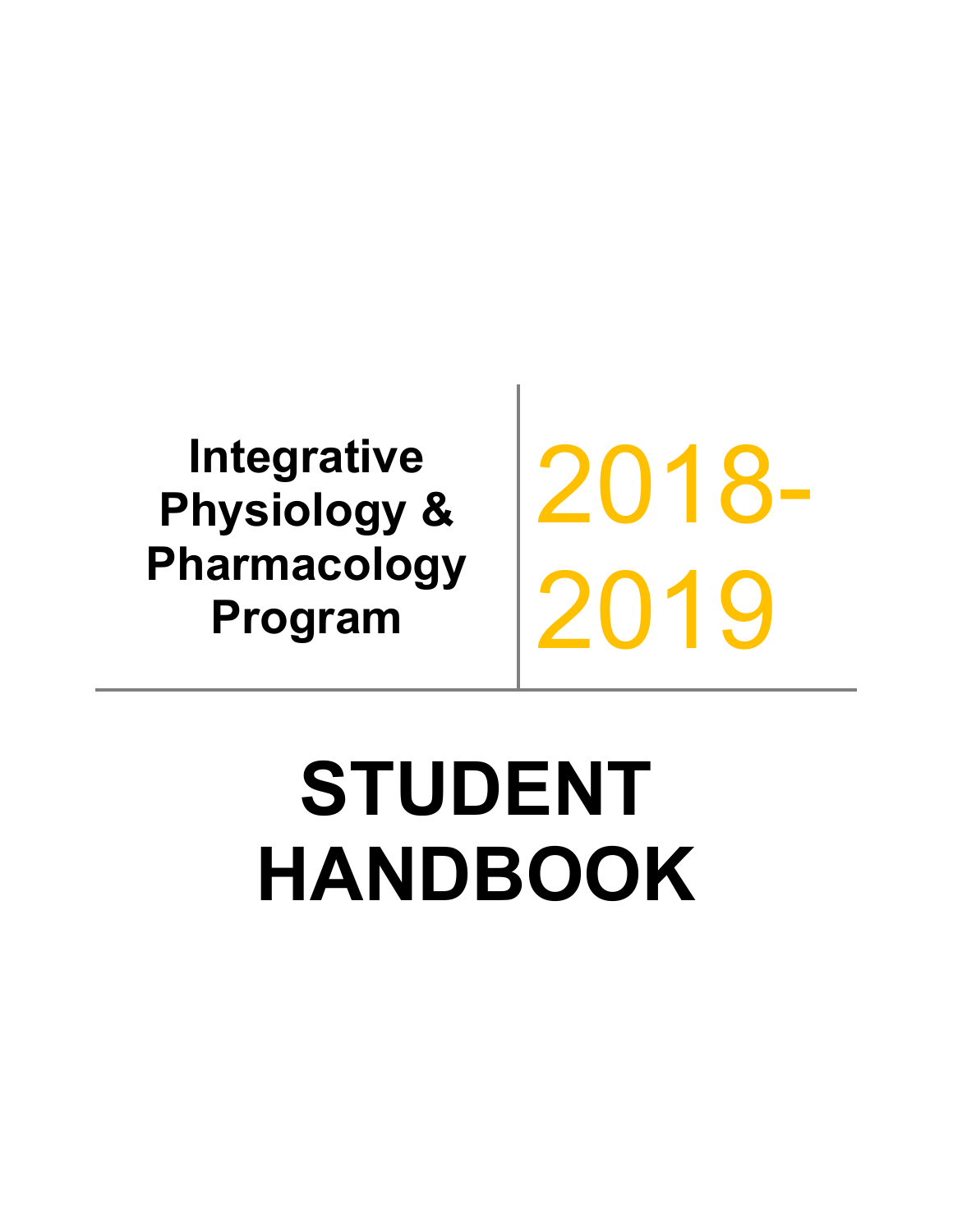#### **Contents**

| <b>IPP Graduate Program Overview</b>                | 2               |
|-----------------------------------------------------|-----------------|
| <b>IPP Administrative Policies &amp; Procedures</b> | 4               |
| <b>IPP Program Leadership</b>                       | 7               |
| Academic Overview - Ph.D. program                   | 8               |
| Milestones - Ph.D. students                         | 11              |
| Milestones – M.D./Ph.D. students                    | 12 <sup>2</sup> |
| <b>Policy on Satisfactory Student Progress</b>      | 13              |
| 2017-2018 Annual Report                             | 15              |
| <b>IPP Faculty</b>                                  | 19              |
| <b>Resources for Students</b>                       | 22              |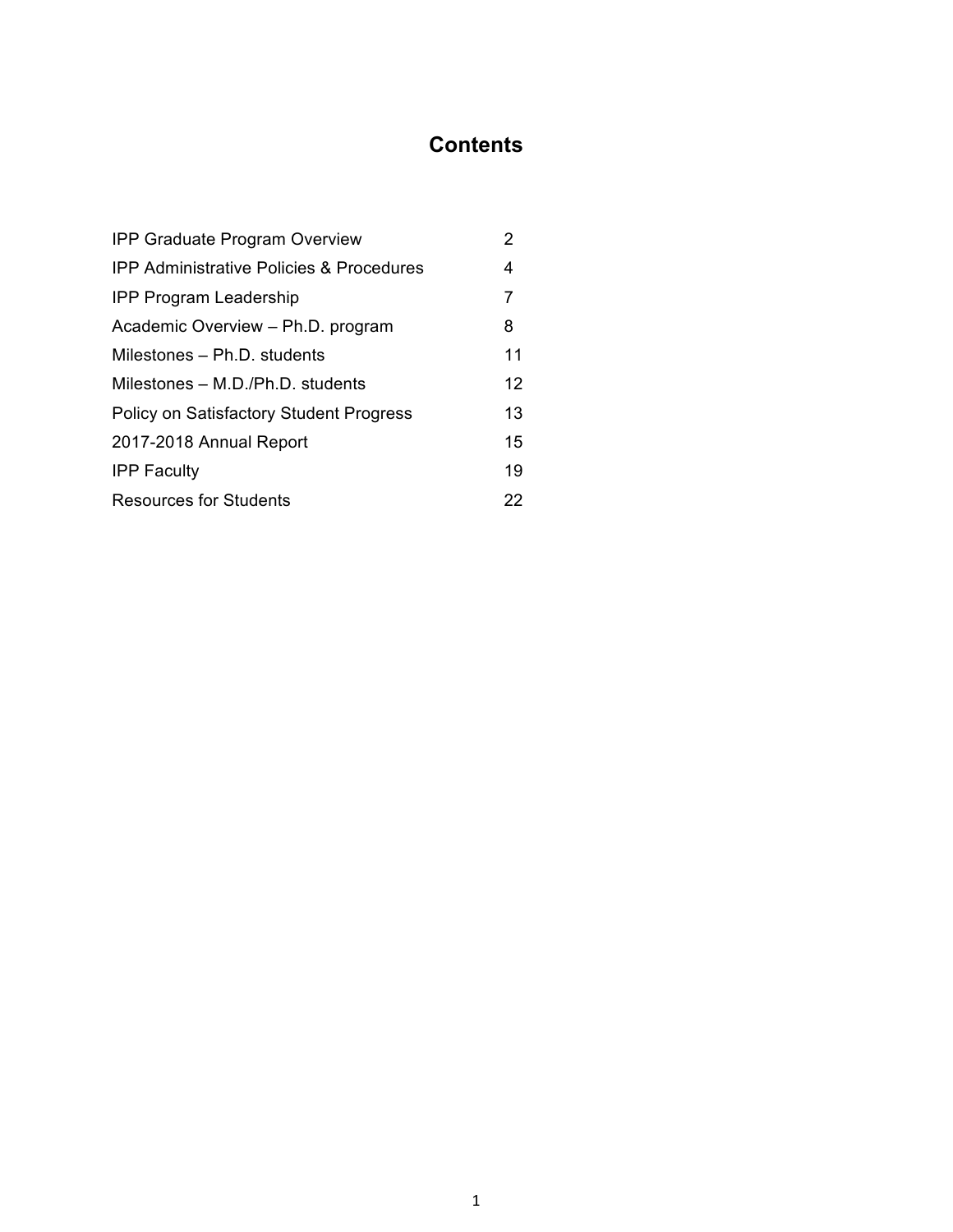#### **Graduate Program Overview**

A graduate degree in Integrative Physiology and Pharmacology is advantageous for employment environments in which familiarity with multiple organ systems is important:

- academic research institutions
- the pharmaceutical industry
- biotechnology companies, start-up pharmaceutical companies
- academic teaching institutions, including undergraduate education as well as professional schools (medical, dental and veterinary, pharmacy, and allied health professions (nursing, physical and occupational therapy, physician's assistant programs)
- government regulatory agencies (e.g., EPA, FDA, CDC)
- scientific writing

The IPP program is designed to train students in a variety of modern methodologies and to prepare them to use whatever conceptual and technological approaches are most appropriate for pursuing promising new areas of research. This takes place within a collegial environment in which each investigator has multiple ongoing collaborations and a given project typically involves the complementary expertise of multiple participants.

The **average time to completion** of the IPP Ph.D. degree (over the past 10 years) is 5.1 years. Upon completion of the IPP degree, the following competencies will have been mastered:

- broad knowledge base in Physiology and Pharmacology
- multiple research techniques
- experimental design and statistical analyses
- responsible conduct of research, ethics and professionalism
- scientific communication skills (poster and oral presentations)
- scientific writing skills (abstracts, manuscripts and grant proposals)
- critical evaluation of scientific thought

#### **The structure of the IPP program:**

The IPP program trains both M.S. (Master of Science in Biomedical Science [MSBS] program) students via a Concentration in Integrative Physiology and Pharmacology, as well as Ph.D. and M.D./Ph.D. students. The IPP program is governed by an Executive Committee comprised of the chairs of the Admissions and Recruitment Committee, the Curriculum Committee and the Student Progress Committee, plus the Program Director and two at-large faculty members.

- The Program Director (elected by the Executive Committee) serves as the program administrator, the Chair of the IPP Executive Committee and the advisor of Ph.D. matriculants through the first year and is responsible for all day-to-day management and long-term program planning for the IPP program.
- The Admissions Committee evaluates applications, co-ordinates interviews ,accepts students into the Ph.D. program, and advises the MSBS program on the suitability of MS applicants for the IPP Concentration.
- The Curriculum Committee determines the Core course requirements, designs and approves course modifications to be presented to the Graduate Council, assigns course directors, develops and administers the IPP Final Examination and evaluates and approves individual student requests for curriculum modifications.
- The Student Progress Committee monitors students throughout their entire program, evaluating their progress in coursework and laboratory performance. This committee reviews students' progress toward completing required Milestones (see below), including ensuring that doctoral candidates are making adequate progress toward completion of their dissertation research.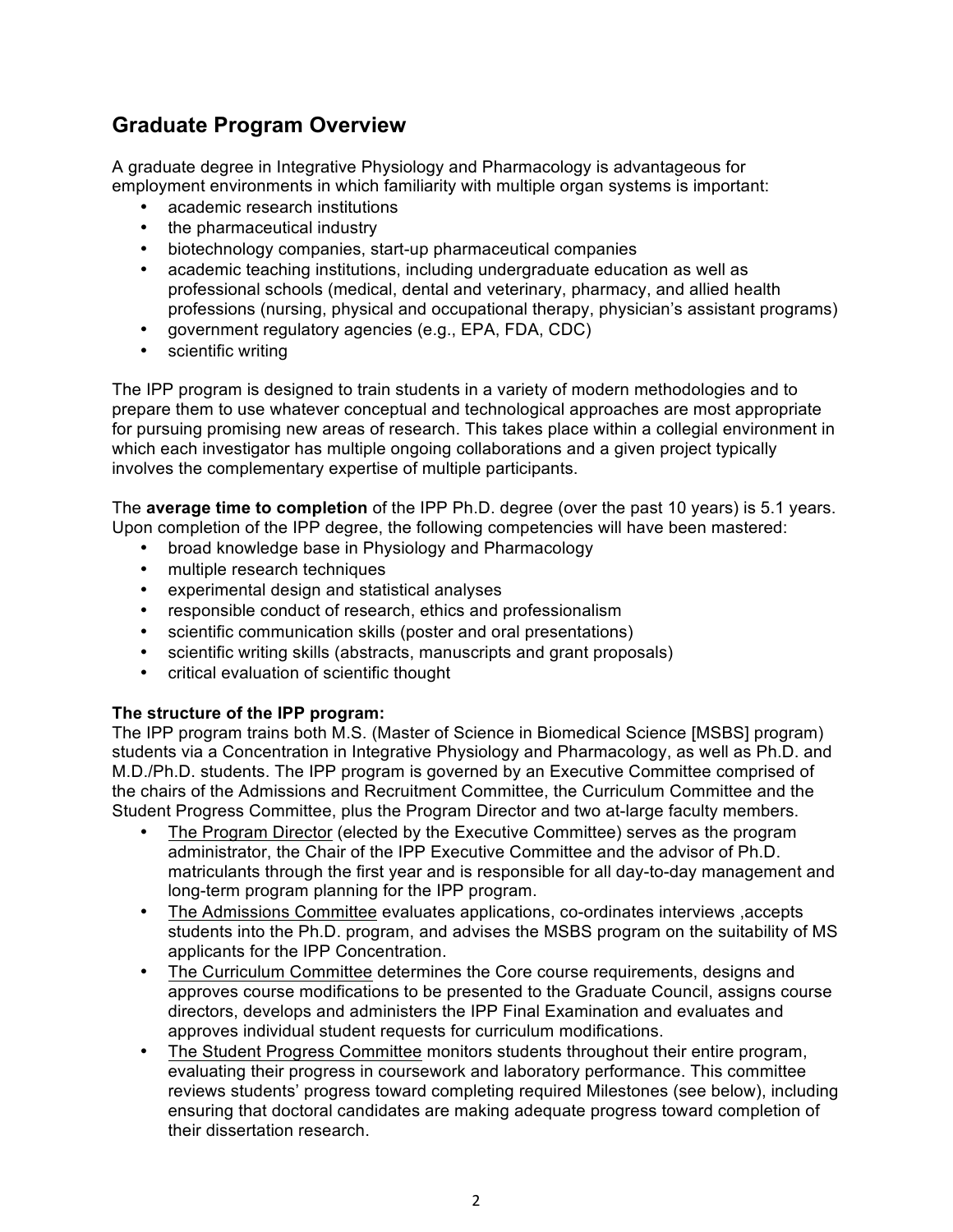• The faculty of the IPP Program are members of the Graduate Faculty, drawn from basic science and clinical departments at WFU and the Wake Forest School of Medicine, approved by the WFU Graduate Council and subsequently approved by the Executive Committee as members of the IPP program for their roles in teaching, internship coordination and student research advising.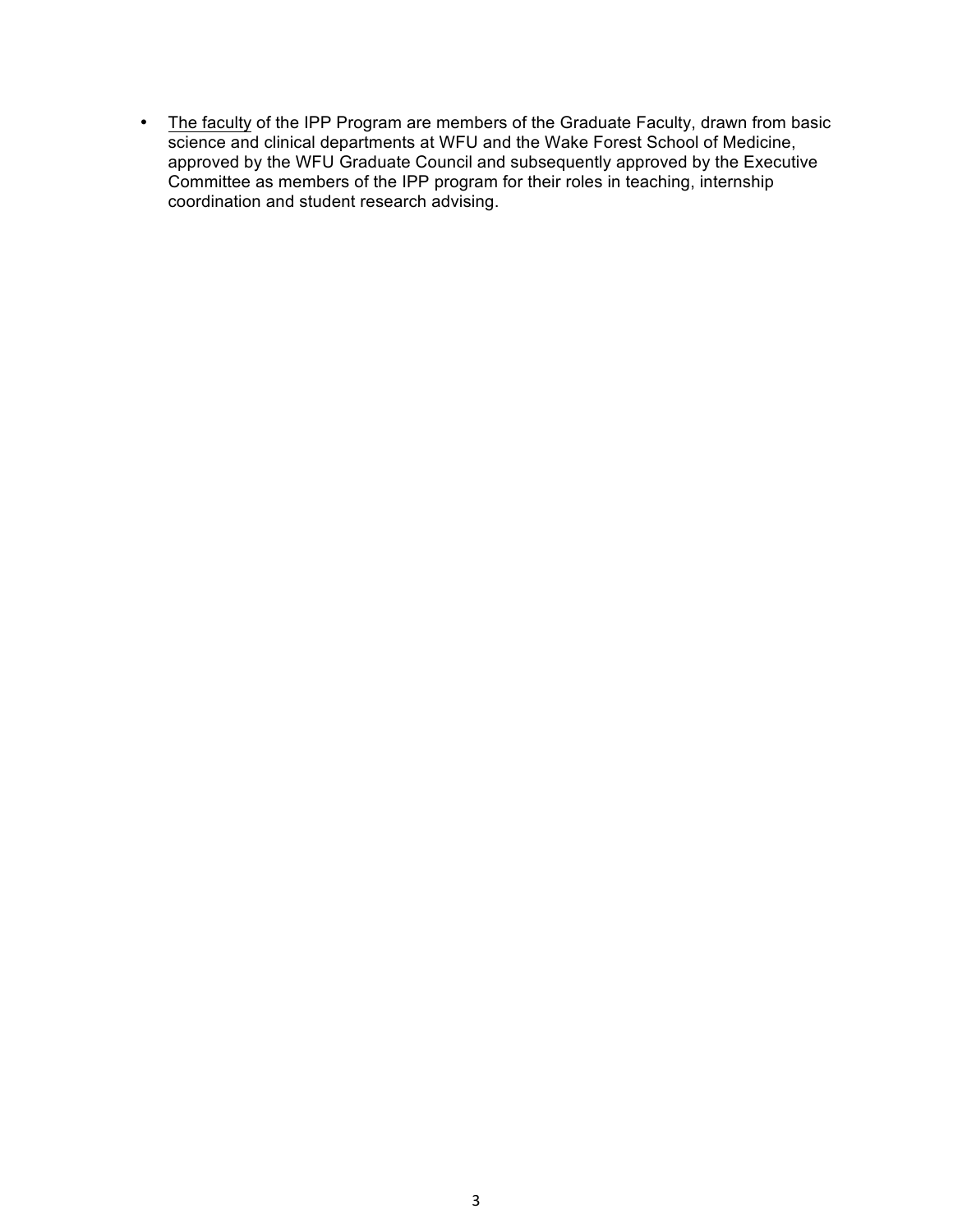#### **Administrative Policies & Procedures of the IPP Program**

#### **1. IPP Program Director**

The IPP Director has three primary areas of responsibility:

- ...to the students enrolled in the IPP Program—to enhance and integrate their educational experience, research training, professional development and career opportunities.
- ... to the IPP faculty—to balance their teaching responsibilities, facilitate students' entry into their laboratories and provide an innovative, integrative approach to graduate education, research, and career development.
- ...to all Graduate School programs—to coordinate IPP activities to serve the Graduate School's overall mission of attracting the best prepared, most highly-motivated students and educating them to be tomorrow's leaders in science, education and service.

**IPP Director Selection:** The Director will be elected by the Executive Committee, in consultation with the appropriate Department Chair, from nominations received from the IPP faculty members. Nominees will be members of the graduate faculty at the rank of Associate Professor or above. The name of the selected Director will be sent to the Graduate School Dean who will appoint the Director following evaluation of appropriate credentials and consultation with the relevant Department Chair. Salary support commensurate with the Director's responsibilities will be provided by the WFU Graduate School of Arts and Sciences.

**Graduate Student Recruitment and Admissions:** The Director will work with the Admissions Committee to develop strategies that will attract a diverse group of applicants who are strongly committed to developing a successful career. The Director and Admissions Committee will develop admissions criteria that emphasize research experience, academic background and maturity while also considering quantitative elements (GPA, GRE) as well as the match between the applicant's research interests and the strengths of the faculty within the IPP program.

**Advising and Mentoring Graduate Students:** The Director will take the lead in developing a comprehensive evaluation process and work with the Student Progress Committee (SPC) in refining this process as well as applying it so as to measure and track the progress of each of our students, from recruiting through their graduate training and career paths. These metrics will enable refinement of the IPP program and strengthen the development of extramural training grant applications.

The Director will serve as the  $1<sup>st</sup>$  year academic advisor for each of the students entering the IPP program each fall. The Director will meet early on with each new student to guide his or her selection of research rotations, and will their track progress in courses. The Director and the SPC will have a special responsibility to identify students needing assistance in adjusting to the pace and challenges of the WFU Graduate School of Arts & Sciences. In the spring term, the IPP Director will work closely with each student and research rotation mentors to match the research laboratory best suited to the student's strengths and interests.

**Liaison to WFU Graduate Programs:** The Director will coordinate the activities within the IPP Program as well as with the other WFU Graduate School programs, subject to the Graduate School Bylaws and approval of the Dean of the Graduate School. New programs may be proposed following the Graduate School's normal procedures and included within IPP, subject to the approval of the IPP Executive Committee and the Graduate School.

**IPP Administrative Assistant:** The Director will work closely with the IPP Administrative Assistant who will coordinate admissions and related tasks, and keep electronic records of each student's progress.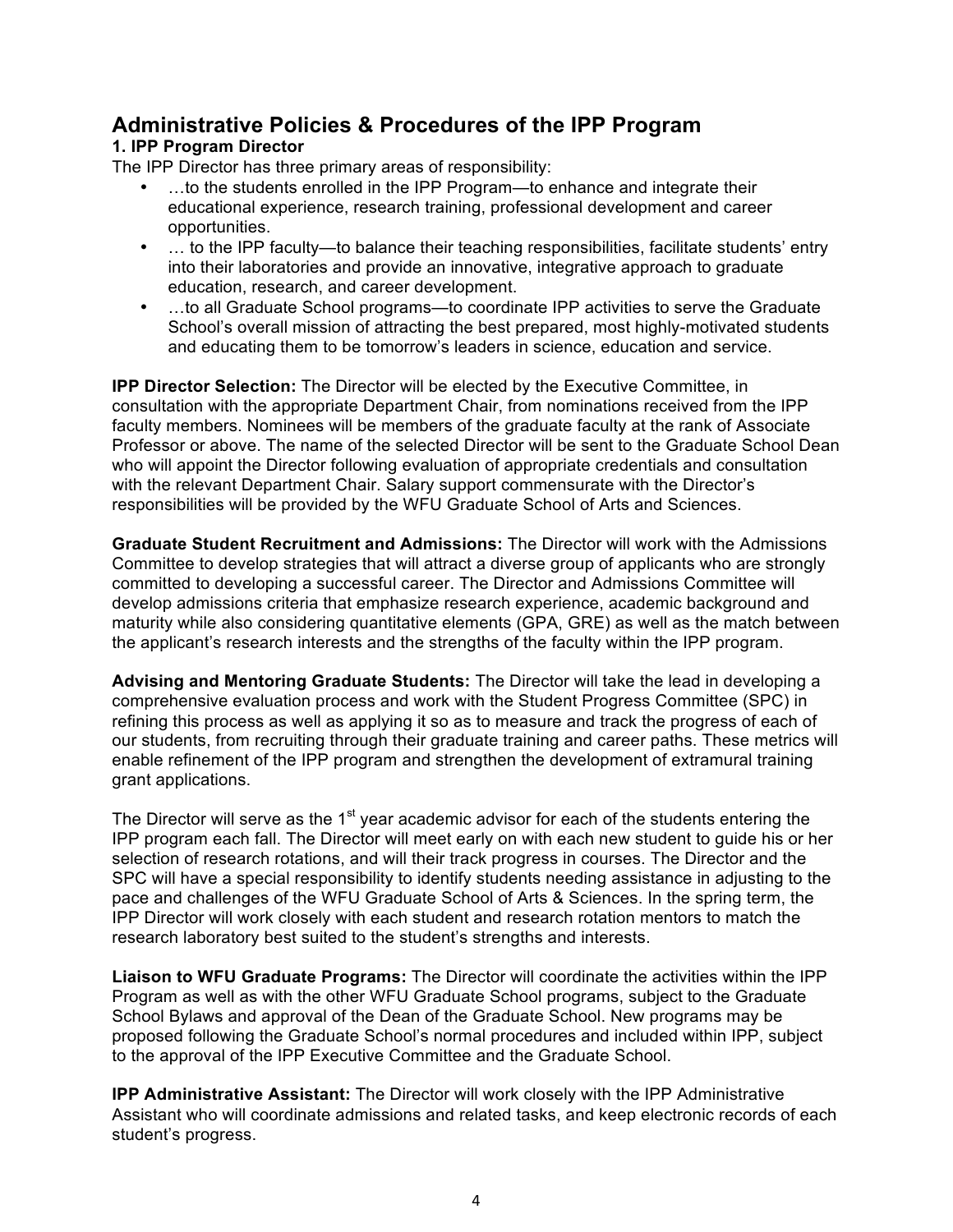**Curriculum Development:** The Director and the Curriculum Committee will work together to define and optimize core courses and electives. In consultation with the faculty and Department Chairs, the Director and the Curriculum Committee will select course directors, define their responsibilities and ensure that they have the resources needed to develop and teach the common courses within IPP. The Director together with the Curriculum Committee will evaluate each course on a yearly basis, and recommend improvements based on student and faculty input.

#### **2. The Admissions Committee**

The Admissions Committee will consist of IPP faculty members who have experience in training Ph.D. students, plus the Director. The membership of the Admissions Committee will be proposed by the Chair(s) and the Director, and approved by the IPP Executive Committee. Ideally, the membership will be drawn from multiple disciplines or departments/research groups that contribute to the teaching within IPP. The Chair(s) will serve on the IPP Executive Committee.

The functions of the Admissions Committee include:

- 1. reviewing materials submitted by applicants to the IPP Ph.D, MSBS (M.S.) and M.D./Ph.D. programs. Although the priorities are generally set by the Chair of the Admissions Committee, the most important criteria for predicting success in the IPP Program are assumed to be research experience, academic background and overall maturity. The Committee may also consider GRE and/or MCAT scores, GPA, the applicant's personal statement, letters of recommendation and any other materials that are submitted. The Committee typically begins reviewing applications in November and selects individuals to travel to Wake Forest for interviews by mid-January.
- 2. organizing the events surrounding the recruitment/interview weekend, which is typically held in February.
- 3. following the interviews, deciding the order of priority for the applicants to receive offers of matriculation for the upcoming fall term, and communicating these decisions to the Director and the Graduate School, who formally makes the offers.

#### **3. The Curriculum Committee**

The Curriculum Committee will consist of IPP faculty members who have experience in teaching courses or training Ph.D. students, plus the Director. The membership of the Curriculum Committee will be proposed by the Chair(s) and the Director, and approved by the IPP Executive Committee. Typically, the membership will be drawn from multiple disciplines or departments that contribute to the teaching within IPP. The Chair(s) will serve as a member of the IPP Executive Committee.

The functions of the Curriculum Committee include:

- 1. Periodically evaluate the course offerings by the IPP program and submit any changes to the Graduate School. Upon approval by the Graduate Council, the Curriculum Committee will advise the Director, such that changes can be made on the IPP website.
- 2. Identify which courses will be taught in the fall, spring and summer semesters of each academic year. Ensure that course directors are available for each of the courses. Notify the Graduate School that these courses will be taught, and in which semester.

For each course, the Course Director will be responsible for the content of the course, the implementation of the course, assembly of the teaching faculty, preparation of the examinations or other assignments.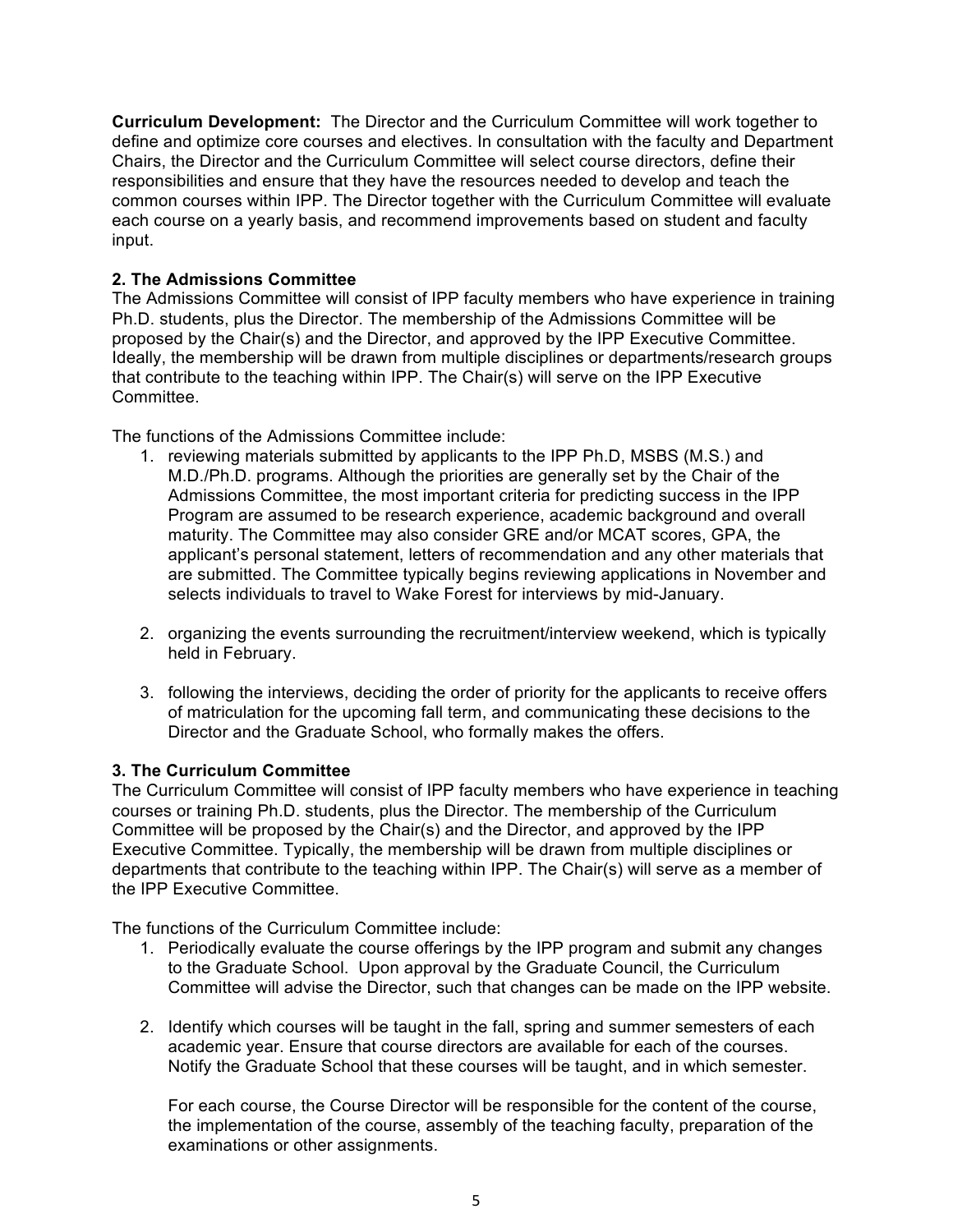- 3. Prepare, administer and grade the IPP Final Exam.
- 4. Adjudicate any student request for exceptions to IPP program requirements.

#### **4. The Student Progress Committee**

The Student Progress Committee will consist of IPP training faculty members who have had experience in training Ph.D. students. The Chair will serve as a member of the IPP Executive Committee. This committee, which is expected to act with compassion but also to uphold the high standards of the IPP Program and WFU Graduate School, is an important resource for students who are having any manner of difficulty in any aspect of their graduate career.

The functions of the Student Progress Committee include:

- 1. Evaluate progress of first- and second-year students until they have assembled a Dissertation Committee, at which time the Dissertation Committee will assume responsibility for the student's research progress. Evaluation will involve reviewing student research rotation reports from the mentors each semester, examining transcripts of students after each semester, and meeting with individual students who receive C grades or poor research reports. A course of action will be recommended for each individual student who has not met expectations. Documentation of the advice of the Student Progress Committee will be submitted to the student's file by the Chair.
- 2. Serve as an advisory committee for students who are having difficulties in their academic progress at any stage of their training. Students who are in academic difficulty, have a problem in the laboratory, such as concerns with their advisor, laboratory personnel, their dissertation committee, or other situations that require advocacy, can request an unbiased evaluation of the situation by the Track Director or the Chair of the Student Progress Committee in complete confidentiality. The Student Progress Committee will hear the student's concerns and recommend a course of action for the student. Documentation of the advice of the Student Progress Committee will be submitted to the student's file by the Chair.
- 3. Document the progress of each student in the IPP Final Examination and the Preliminary Research Proposal required for Advancement to Candidacy. The Student Progress Committee will notify each student upon their successful completion of the Comprehensive Examination, and advise them of the time-frame for the assembly of their Dissertation Committee and writing and defense of their Preliminary Research Proposal. The Student Progress Committee will be notified by the student's Dissertation Committee upon successful completion of the Preliminary Research Proposal.

In the event of a student's unsuccessful completion of the IPP Final Examination, the Student Progress Committee will meet with the student to determine any extenuating circumstances. The Student Progress Committee will evaluate the student's situation and may advise a plan of action for the student. The plan could provide for a course of remediation, which may involve a course of study in preparation for a retake of the unsuccessful component(s) of the examination. Documentation of the advice of the Student Progress Committee will be submitted to the student's file by the Chair.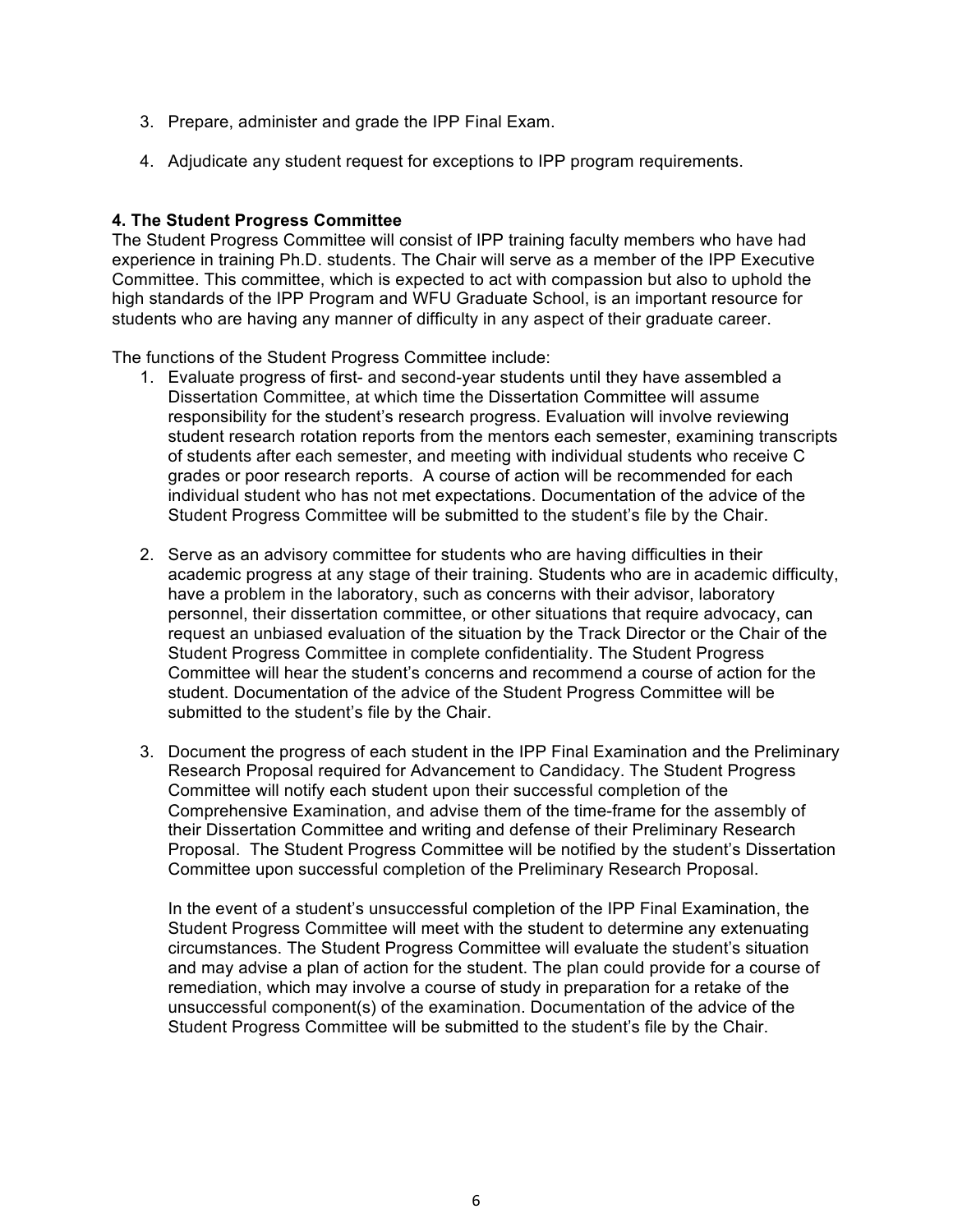### **IPP Program Leadership, 2018-2019**

| Program Director:                  | Paul Czoty, Ph.D.<br>pczoty@wakehealth.edu<br>336-713-7112                                                                                                                                                                                                  |
|------------------------------------|-------------------------------------------------------------------------------------------------------------------------------------------------------------------------------------------------------------------------------------------------------------|
| Program Administrator:             | Denise G. Wolfe<br>dewolfe@wakehealth.edu<br>336-713-1520                                                                                                                                                                                                   |
| <b>Executive Committee:</b>        | Paul Czoty, Ph.D., Chair<br>Allyn Howlett, Ph.D.<br>Jasmina Varagic, Ph.D.<br>Ann Tallant, Ph.D.<br>Hossam Shaltout, Ph.D.<br>Jeff Martin, Ph.D.<br>Steve Childers, Ph.D.<br>Peg Gallagher, Ph.D.<br>Shay Soker, Ph.D.                                      |
| <b>Admissions Committee:</b>       | Jasmina Varagic, Ph.D., Chair<br>Paul Czoty, Ph.D.<br>Tracy Criswell, Ph.D.<br>Liliya Yamaleyeva, Ph.D.<br>Ann Tallant, Ph.D.<br>Kim Raab-Graham, Ph.D.<br>Mark Ferris, Ph.D.<br>David Caudell, D.V.M.<br>Jeff Willey, Ph.D.<br>Antoine G. Almonte, Ph.D.   |
| <b>Curriculum Committee</b>        | Ann Tallant, Ph.D., co-Chair<br>Hossam Shaltout, Ph.D., co-Chair<br>Paul Czoty, Ph.D.<br>Allyn Howlett, Ph.D.<br>Rong Chen, Ph.D.<br>Carol Shively, Ph.D.<br>Graca Almeida-Porta, Ph.D.<br>Victor Pulgar, Ph.D.<br>Tom Smith, Ph.D.<br>Mark Chappell, Ph.D. |
| <b>Student Progress Committee:</b> | Jeff Martin, Ph.D., Chair<br>Charles Eldridge, Ph.D.<br>Kylie Kavanagh. D.V.M.<br>Brian McCool, Ph.D.<br>Tracy Criswell, Ph.D.<br>James Daunais, Ph.D.                                                                                                      |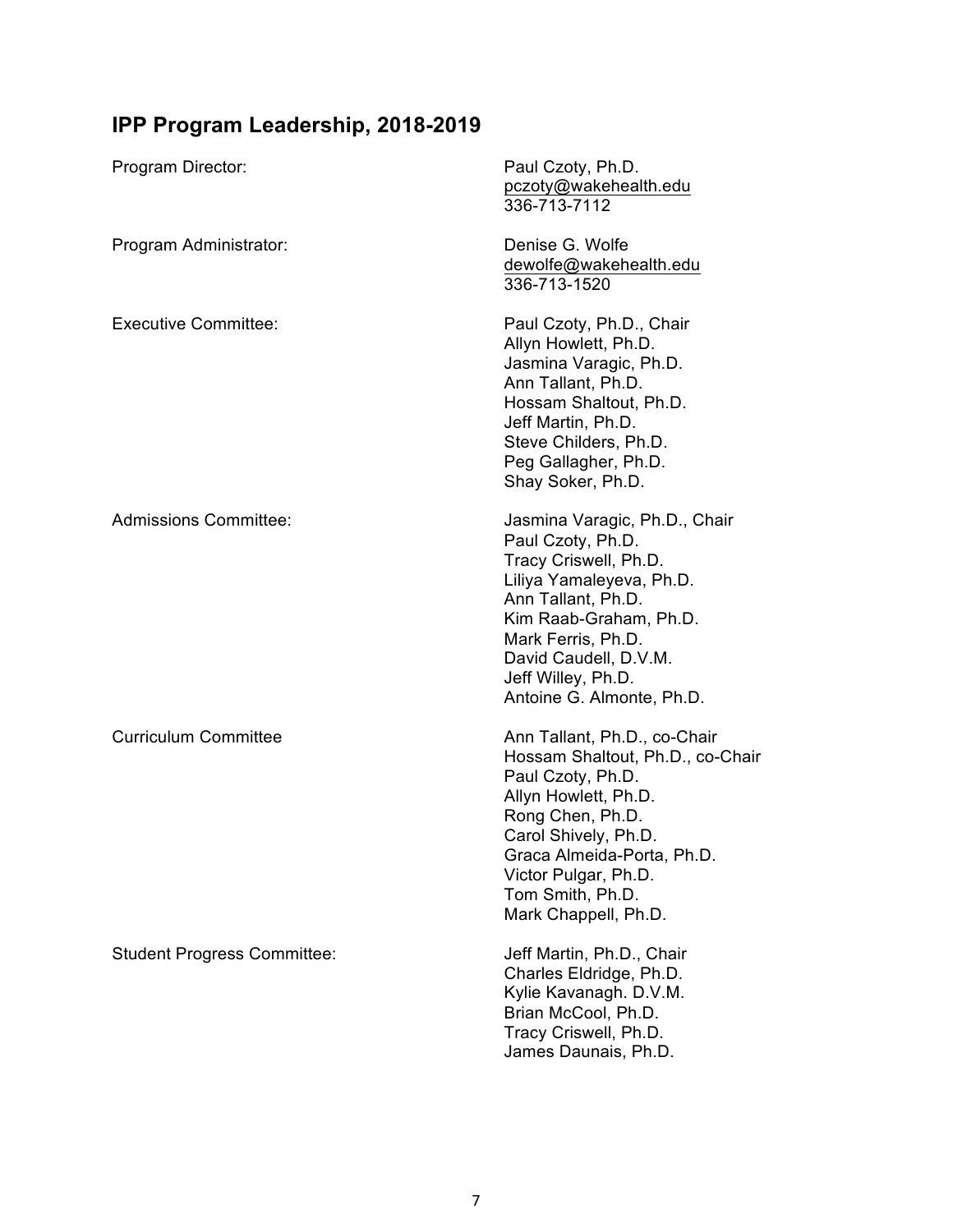#### **Academic Overview – Ph.D. Program**

This section presents a brief overview of the typical course of study for a Ph.D. student in the IPP Program. It should be emphasized that deviations from this specific progression are possible after review by the Curriculum Committee. Progress through the curriculum is monitored through the use of Milestones as described in the next section.

#### Year 1

**Core courses:** Analytical Skills (MCB 700); Physiological Techniques (IPP 715); Principles of Pharmacology (IPP 701); Molecular & Cellular Biosciences (MCB 701); Systems Physiology & Pharmacology (IPP 702)

#### **Research design, professionalism and communications competencies:**

- Student Seminar IPP 703/704; each student receives feedback each year on his/her research presentation
- Journal Club [various course numbers]; each student presents one or more research articles to a journal club of his/her choice, and attends professional research seminars in the research area of his/her choice
- Scientific Integrity GRAD 713/714; a year-long course on responsible conduct of research administered by the Graduate School for all students
- Professional Development GRAD 715/16; a year-long course administered by the Graduate School which introduces students to multiple career options

**IPP Final Examination:** At the end of Year 1, students undertake the IPP Final Examination, which challenges students to integrate knowledge gained in the core courses.

**Research skills:** (IPP 797/798) Ph.D. students participate in research rotations in two or three different laboratories (Fall, Spring, Summer). Each rotation is followed by an evaluation conducted with the research advisor. A written evaluation form, signed by both student and rotation advisor, is submitted to the Director and the Student Progress Committee. Research credit each semester (Satisfactory/Unsatisfactory) is based upon this written evaluation.

**Research Laboratory and Advisor**: At the end of Year 1, the Ph.D. student selects a research advisor from among the rotation experiences, to begin a dissertation project in year 2.

#### Year 2

**Core courses:** Quantitative Methods (IPP 741)

**Electives** chosen by the student in consultation with his/her advisor. These may be offered by any academic program of the medical school or Wake Forest University, subject to approval by the Curriculum Committee. Students are required to take a minimum of 4 credits of electives, but are encouraged to take additional relevant electives following discussion with their advisors.

**Journal Club, Seminar** (various journal club course numbers, IPP 705/706)

**Individual Development Plan:** In Year 2, students complete the Individual Development Plan self-evaluation assessments from the AAAS Science Careers website and to read through the accompanying informational materials. Students self-identify general career directions, and are asked to begin participating in extracurricular activities that can help them determine if this direction is right for them. These self-evaluations are discussed as a cohort with the Director and Student Progress Committee.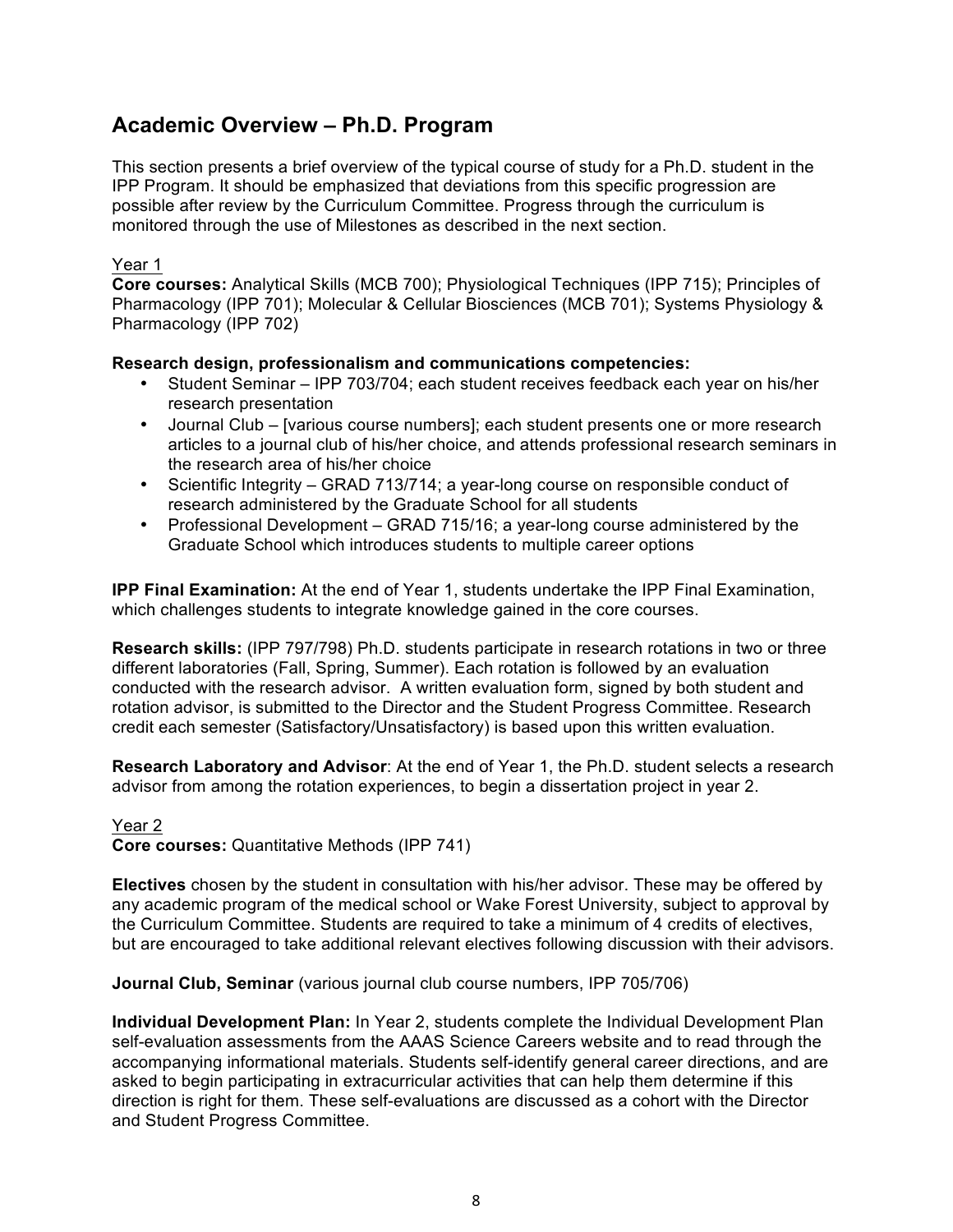**Research**: IPP 797/798; By the end of Year 2, the student and advisor identify a dissertation project, and together have selected a Dissertation Committee whose members have expertise in diverse aspects of the project. The typical size of this committee is 5 members including the advisor and one member from outside the advisor's department who serves as Chair of the Dissertation Committee.

An initial meeting is held to apprise the Dissertation Committee of the nature of the proposed project and obtain initial advice. The student then prepares a written Dissertation Proposal in the style of an application for predoctoral extramural funding relevant to the students research (e.g., NIH NRSA or American Heart Association grant) to be evaluated and approved by the Advisor and the Dissertation Committee. Within three weeks of approval of the written document, the student undergoes an oral defense of the proposal, during which the Dissertation Committee assesses the student's knowledge of all aspects of the proposed project. In particular, the Dissertation Committee will assess the student's understanding of the rationale, experimental design, hypotheses and alternative interpretations and contingencies. The student will also be evaluated regarding knowledge of statistical analysis of the proposed project. Following the proposal defense, the Dissertation Committee Chair advises the IPP Director and Dean of the Graduate School of the successful completion of the proposal, and, assuming all other milestones are completed, the student is Advanced to Candidacy. It is the student's responsibility to assure that the necessary form is completed and returned to the Director.

In the event that the Dissertation Committee does not recommend successful passing of the Preliminary Proposal Defense, the Student Progress Committee will meet with the student and make a recommendation regarding either remediation or alternative program planning.

#### Year 3 and beyond

The majority of a student's time in Year 3 and beyond is spent working toward completion of dissertation research. Students continue to participate in Journal Club and Seminar courses until the semester in which they plan to graduate. Students are encouraged to meet with their dissertation committee every 6-9 months. It is advisable to hold one of these meetings after the student's yearly seminar.

**Individual Funding; Grant Submissions:** Students submit their Dissertation Proposal to the appropriate funding agency.

**Professional Development:** Each student may engage a professional development mentor who is experientially able to assist him/her along an individual development pathway. In addition, professional development GRAD courses for credit can be taken, such as teaching course (experience at local institutions);, internship Opportunities (local industry or institutional research administration) or technology assessment (research innovation, intellectual property protection, and commercialization).

#### Program completion

**Final Dissertation Committee Meeting:** When the student has completed all the experiments described in the Specific Aims, the IPP Executive Committee strongly recommends holding a final committee meeting, the goal of which is to obtain the committee's assent that a sufficient amount of experimentation has been done. This agreement indicates that the student can shift focus to preparing manuscripts and the written dissertation. Once this step has been taken, the student becomes exempt from the seminar and journal club requirements in the semester in which the defense is anticipated.

**Written Dissertation:** The Dissertation is comprised of a thorough Introduction to the field, a compendium of the student's publications, submitted manuscripts, or manuscripts in preparation for submission, followed by a thorough Discussion section that analyzes the contributions of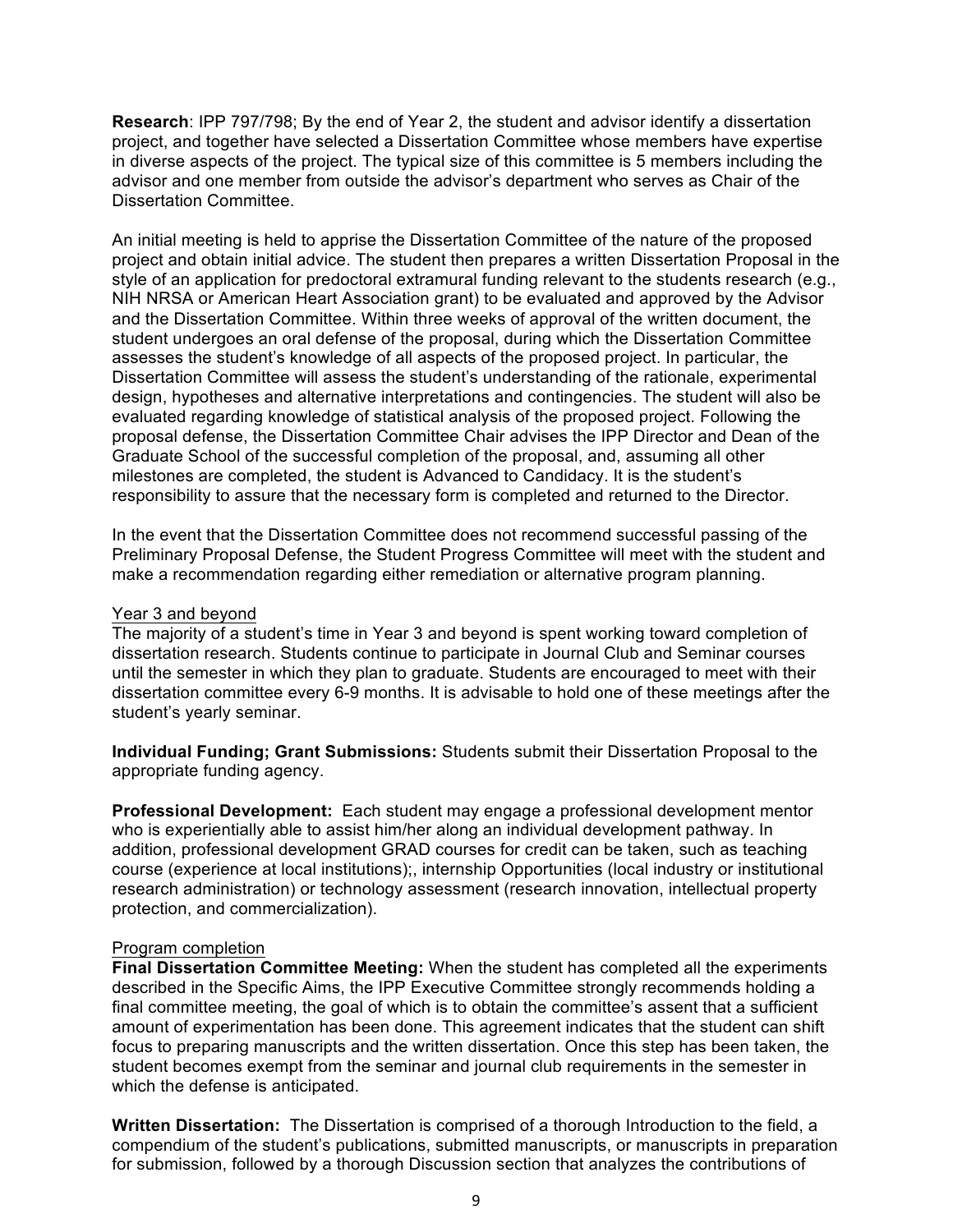these studies to the field. The IPP Executive Committee expects that the student will have completed (i.e., submitted) a minimum of two first-author manuscripts or publications for completion of the degree. The Dissertation Committee critically evaluates content, makes recommendations for improvement, and ultimately approves the written document. The document is also submitted to the Graduate School for approval of form and format. Per Graduate School rules, the written document must be submitted to the Graduate School and to the Dissertation Committee a minimum of four and two weeks, respectively, prior to the Dissertation Defense.

**Dissertation Defense:** Seven days prior to the scheduled defense, the chair of the thesis committee polls the committee members to determine whether the thesis is defendable. The results of this polling are reported to the student, the advisor and the IPP Director. After the written document has been approved by the Dissertation Committee, the student gives a public seminar highlighting the research data and its importance to the field. This is followed by a private defense with the Dissertation Committee. The Dissertation Committee makes the recommendation to the Dean of the Graduate School that the student has passed the Dissertation Defense and that all requirements toward the Ph.D. degree have been completed. In the event that the Dissertation Committee does not recommend passing, the Committee will provide guidelines to the student specifying how or whether the student can prepare a passable written document or remediate the defense.

Note: some exceptions to the above requirements are made for M.D./Ph.D. students as described on page 12.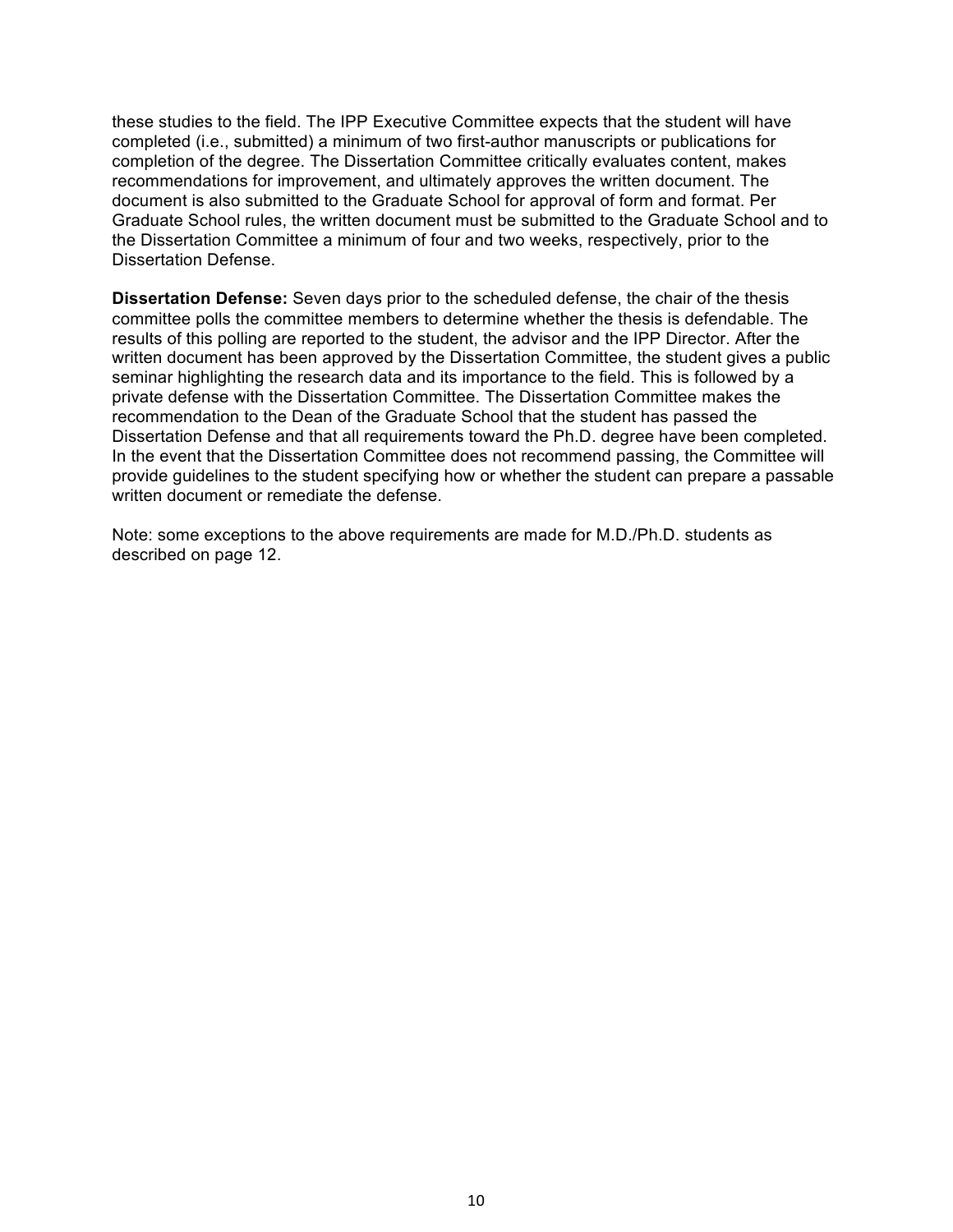#### **Milestones – Ph.D. Program**

| Course/activity                                            | milestone                  |
|------------------------------------------------------------|----------------------------|
| First Year, fall semester                                  |                            |
| MCB 700: Analytical Skills                                 | final grade of C or better |
| MCB 701: Molecular & Cellular Biosciences                  | final grade of C or better |
| IPP 701: Principles of Pharmacology                        | final grade of B or better |
| IPP 703: Student Seminar                                   | final grade of B or better |
| Journal Club                                               | final grade of B or better |
| IPP 715: Physiological Techniques                          | satisfactory               |
| IPP 797: Research rotation                                 | satisfactory evaluation    |
| GRAD 713: Found. of Scientific Integrity & Professionalism | satisfactory               |
| <b>GRAD 715: Career Planning in Biomedical Sciences</b>    | final grade of C or better |
| First Year, spring semester                                |                            |
| IPP 702: Systems Physiology & Pharmacology                 | final grade of B or better |
| IPP 704: Student Seminar                                   | final grade of B or better |
| Journal Club                                               | final grade of B or better |
| IPP 798: Research rotation                                 | satisfactory evaluation    |
| GRAD 714: Scientific Integrity & Professionalism           | satisfactory               |
| GRAD 716: Seminars in Professional Development             | final grade of C or better |
| <b>IPP Final Exam</b>                                      | pass                       |
| First Year, summer                                         |                            |
| IPP 797: Research (rotation)                               | Satisfactory evaluation    |
| Second Year, fall semester                                 |                            |
| Elective course*                                           | final grade of C or better |
| IPP 703: Student Seminar                                   | final grade of B or better |
| Journal Club                                               | final grade of B or better |
| <b>IPP 741: Quantitative Methods</b>                       | final grade of C or better |
| IPP 797: Research                                          | Satisfactory evaluation    |
| Second Year, spring semester                               |                            |
| Elective course*                                           | final grade of C or better |
| IPP 704: Student Seminar                                   | final grade of B or better |
| Journal Club                                               | final grade of B or better |
| IPP 798: Research                                          | Satisfactory evaluation    |
| Second Year, summer                                        |                            |
| Research                                                   | Satisfactory evaluation    |
| <b>GPA</b>                                                 | overall GPA $> 2.5$        |
| Proposal Defense                                           | pass                       |
| <b>IDP</b>                                                 | approved                   |

\*Ph.D. students are required to take ≥4 credits of elective courses, which can be completed at any time

#### *Completion of all milestones is required for advancement to Candidacy*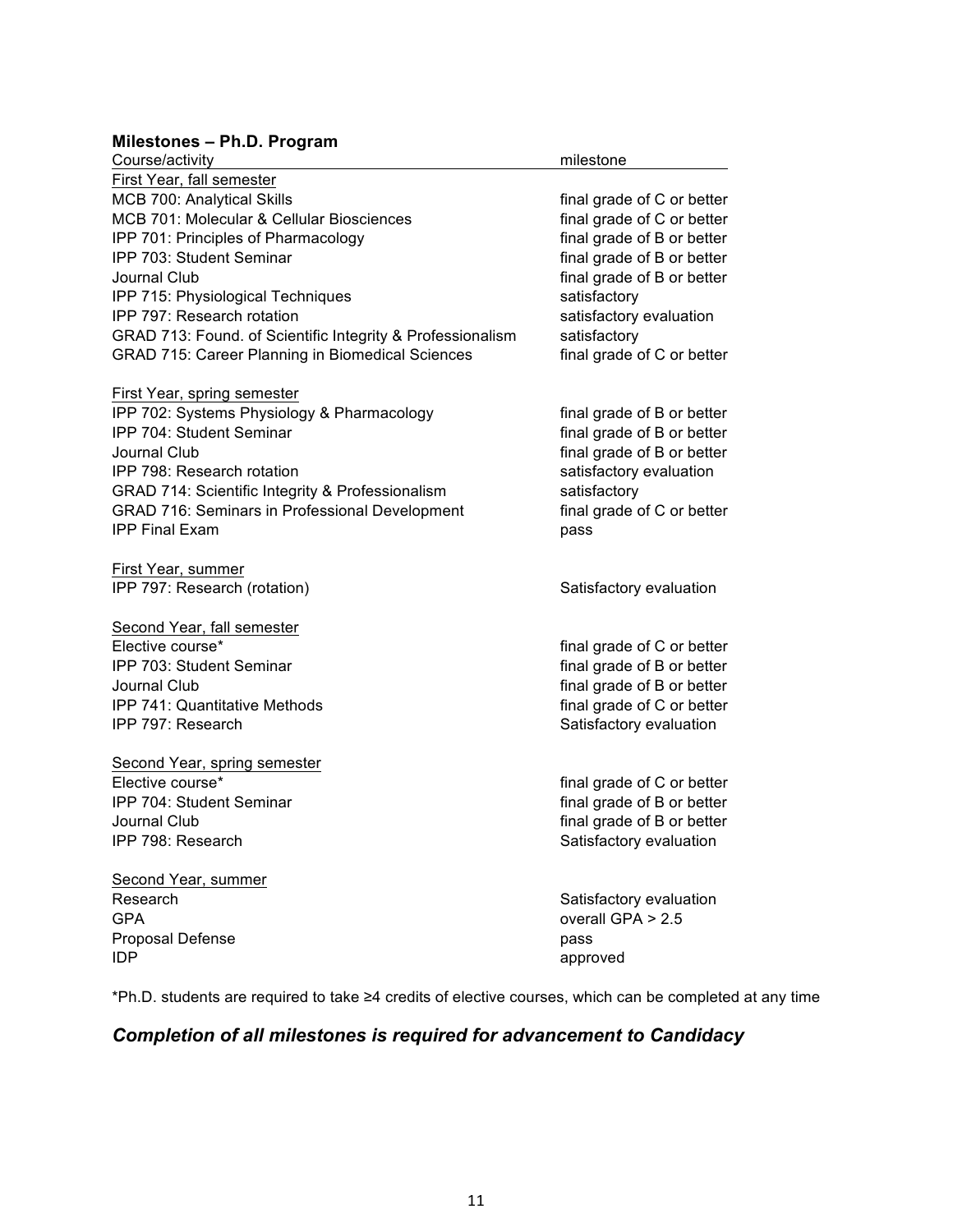#### **Milestones – M.D./Ph.D. Program**

Milestones for M.D./Ph.D. students are essentially the same as those for Ph.D. students, with some exemptions.

| Course/activity                                                      | milestone                  |
|----------------------------------------------------------------------|----------------------------|
| <b>First Year, fall semester</b>                                     |                            |
| MCB 700: Analytical Skills                                           | final grade of C or better |
| IPP 701: Principles of Pharmacology                                  | final grade of B or better |
| IPP 703: Student Seminar                                             | final grade of B or better |
| IPP 705: Journal Club                                                | final grade of B or better |
| IPP 715: Physiological Techniques                                    | satisfactory               |
| IPP 797: Research rotation                                           | satisfactory evaluation    |
| GRAD 713: Found. of Scientific Integrity & Professionalism           | satisfactory               |
| <b>GRAD 715: Career Planning in Biomedical Sciences</b>              | final grade of C or better |
| <b>First Year, spring semester</b>                                   |                            |
| IPP 702: Systems Physiology & Pharmacology                           | final grade of B or better |
| MD/PhD students take fewer credits (blocks) compared to PhD students |                            |
| IPP 704: Student Seminar                                             | final grade of B or better |
| IPP 706: Journal Club                                                | final grade of B or better |
| IPP 798: Research rotation                                           | satisfactory evaluation    |
| GRAD 714: Scientific Integrity & Professionalism                     | satisfactory               |
| GRAD 716: Seminars in Professional Development                       | final grade of C or better |
| <b>IPP Final Exam</b>                                                | pass                       |
| First Year, summer                                                   |                            |
| IPP 797: Research (rotation)                                         | Satisfactory evaluation    |
| Second Year, fall semester                                           |                            |
| Elective course*                                                     | final grade of C or better |
| IPP 703: Student Seminar                                             | final grade of B or better |
| IPP 705: Journal Club                                                | final grade of B or better |
| IPP 741: Quantitative Methods                                        | final grade of C or better |
| IPP 797: Research                                                    | Satisfactory evaluation    |
| Second Year, spring semester                                         |                            |
| IPP 704: Student Seminar                                             | final grade of B or better |
| IPP 706: Journal Club                                                | final grade of B or better |
| IPP 798: Research                                                    | Satisfactory evaluation    |
| Second Year, summer                                                  |                            |
| Research                                                             | Satisfactory evaluation    |
| GPA                                                                  | overall GPA $> 2.5$        |
| Proposal Defense                                                     | pass                       |
| IDP                                                                  | approved                   |

\*M.D./Ph.D. students are encouraged, but not required, to take elective courses at any time

#### *Completion of all milestones is required for advancement to Candidacy*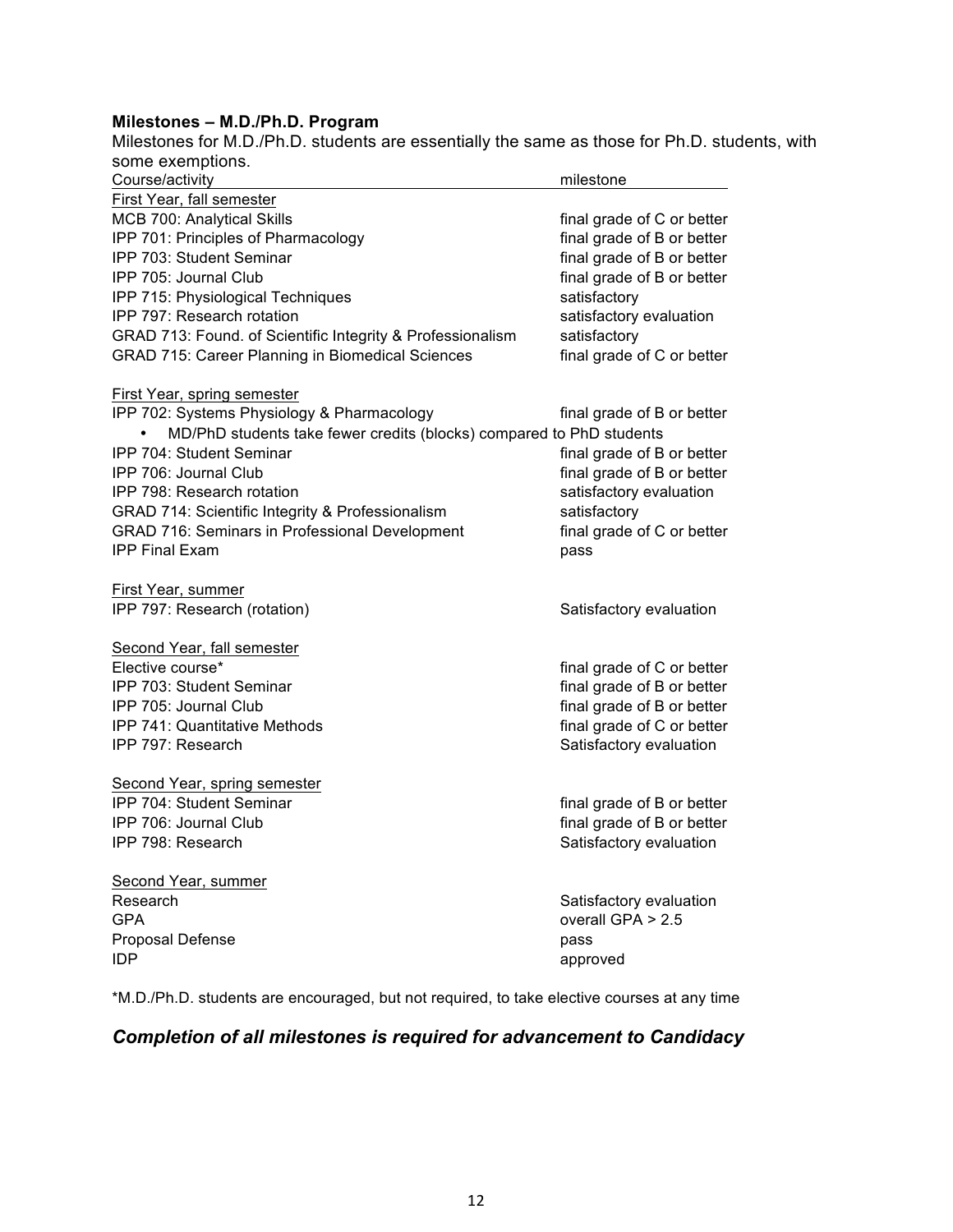#### **IPP Program: Policy on Satisfactory Progress**

Established standards of performance and behavior in each course and laboratory activity are essential components of a quality education. Progress towards completion of the Ph.D. or M.S. degree is based on demonstration of academic performance and professional behavior that meets or exceeds the standards described in the following paragraphs. Students must demonstrate, to the satisfaction of the IPP faculty, that they are fit both academically and professionally to be a graduate of the IPP Program. The method by which a student demonstrates progress to the IPP faculty involves timely completion of a series of Milestones. In addition to the defined Milestones, it is assumed that students maintain the highest standards of ethical and professional behavior at all times.

*Milestones*: Milestones are foundational educational experiences that must be accomplished in a timely manner in order to proceed in the curriculum. Final course grades and assessments of performance in research rotations or in a resident laboratory are used as Milestones in the IPP curriculum. Students must pass all Milestones to complete the IPP program. Students who fail a Milestone must demonstrate successful remediation of that Milestone before proceeding in the IPP program.

Failure to meet any Milestone will result in review of the student's performance by the Student Progress Committee (SPC) for consideration of a change in the student's standing in the program, as described below. In the event a student is permitted to continue in the IPP program following a review by the SPC, the student must successfully demonstrate remediation to competency before proceeding in the IPP program. Students who require remediation to competency for a failed Milestone are not eligible for a grade higher than 'B' for that Milestone.

The Student Progress Committee (SPC) is a standing committee within the IPP Program with membership drawn from IPP faculty. Members serve overlapping terms to provide continuity among the committee. The SPC is charged with (1) reviewing and approving the continuation of students in the curriculum, (2) reviewing and approving students for graduation and (3) reviewing and making decisions regarding students with unsatisfactory academic performance or professional behavior. Meetings, minutes and decisions of the SPC are considered confidential.

The IPP Program Director will, at least semiannually, present to the SPC a list of students for a determination regarding eligibility for continuation in the curriculum. When necessary, the IPP Director will refer a student to the SPC regarding a change in status. Reasons for such a referral to the SPC include failure to accomplish a Milestone in a timely manner, occurrence of unethical or unprofessional behavior, failure to pass remediation of the IPP Final Exam and/or failure to maintain an overall GPA of 3.0. In each case, the IPP Director will provide to the SPC any and all available information regarding the student's past, present and pending academic and/or professionalism issues. The SPC may also obtain additional information from others that it may deem relevant to its review of the concern(s), including but not limited to, opinions of course directors and laboratory rotation advisors and the student's dissertation advisor. The SPC will decide what information is relevant to the case at hand. The IPP Director is not a member of the SPC and will not be present during any deliberation; however, the SPC may, at its discretion, consult the IPP Director during deliberations. The student will retain the right to appear before the committee, and will be invited to so do and to present relevant information on his or her own behalf. Students may elect not to appear, but submit a written statement prior to the SPC meeting when their case will be reviewed. While the student whose performance is being reviewed may have advisors, legal counsel and other individuals available to lend support throughout the process, only the student will be permitted to meet with the SPC.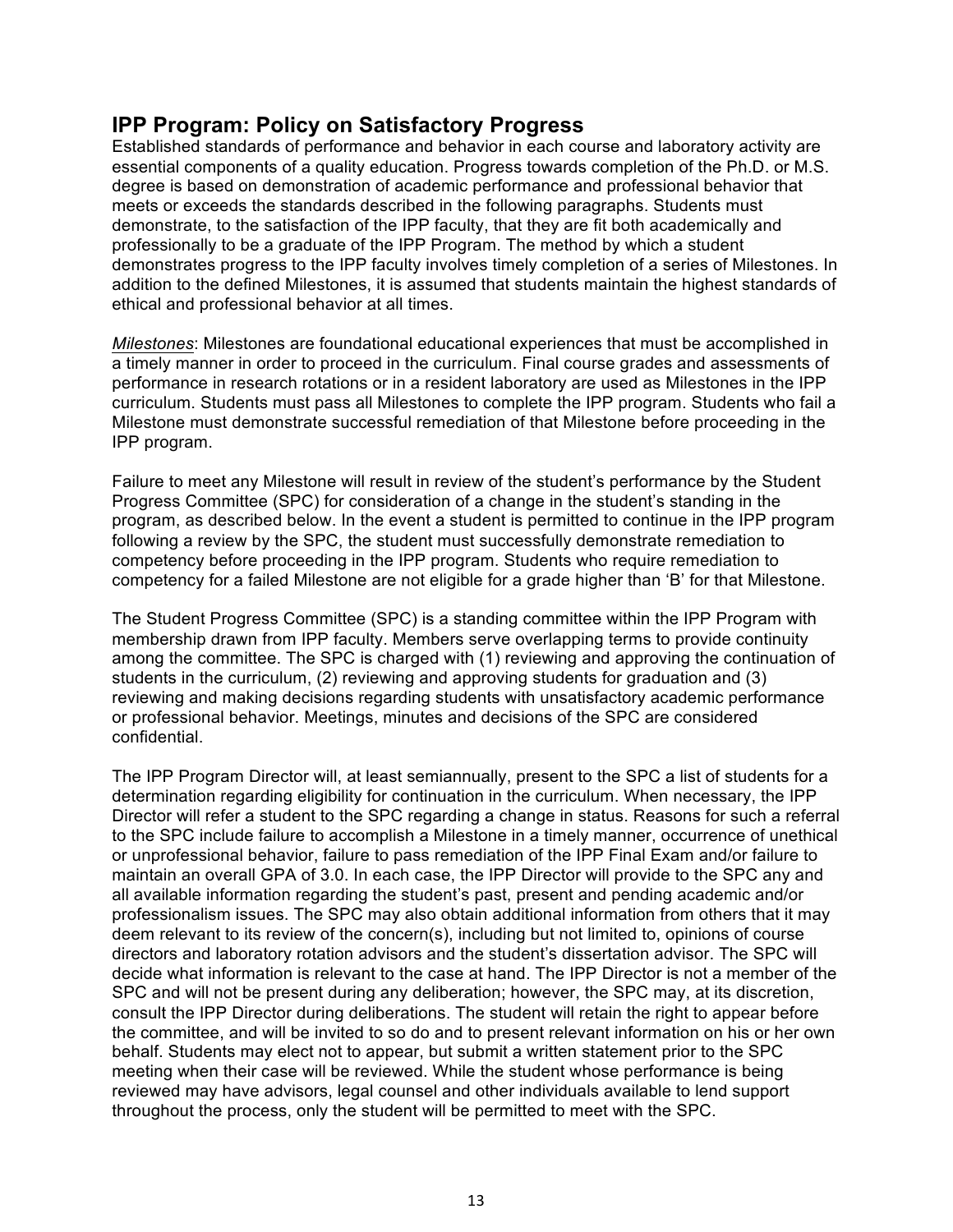Following review of any concern referred to the SPC, the SPC will select an outcome or outcomes from the following options:

*…if the student is in good standing* Student remains in good standing or is placed on Warning

*…if the student is on Warning* Student remains on Warning or is placed on Probation

*…if the student is on Probation* Student remains on Probation or is recommended for dismissal

#### **Warning**

A student may be placed on Warning by the SPC or by the IPP Director (or his/her designee) without referral to the SPC. This typically occurs when a student in Good Standing fails to complete a single Milestone. A student who is placed on Warning will remain on Warning for a period of 12 months. However, the SPC will review the academic/professional performance of the student 6 months into the Warning period to determine whether the student's performance supports an early termination of Warning status. The student may request to appear before the SPC to present the case that placement on Warning is inappropriate for any reason.

#### **Probation**

A student cannot be placed on probation without review by the SPC, which includes a meeting with the student. A student who is placed on Probation will remain on Probation for a period of 24 months. However, the SPC will review the academic/professional performance of the student 12 months into the probationary period to determine whether the student's performance supports an early termination of Probation.

#### **Recommendation for Dismissal**

Dismissal from the IPP Program and Graduate School is an undesirable outcome that all parties should work diligently to avoid. If failure of a Milestone or breech of professional behavior results in a student already on Probation to be brought before the SPC, the SPC may recommend that the Dean of the Graduate School dismiss that student from the Program and/or Graduate School. Note that the ultimate action is the decision of the Dean alone; a student cannot be dismissed from the IPP Program or Graduate School by the IPP Director or the SPC.

#### **Other potential recommendations**

Other alternatives, such as tutoring, community service, counseling or a leave of absence may be deemed appropriate by the SPC. In extreme cases, the SPC retains the right to skip a step in this process, e.g. recommend that a student in good standing be dismissed.

The decisions of the SPC will be recorded in the minutes of each meeting and transmitted to the IPP Director and, in some cases, the Dean of the Graduate School. All written communication with and notifications to students regarding the SPC's review and decision will be conveyed to the student within 2 business days by the IPP Director (or his/her designee) via the student's Wake Forest e-mail account. Students permitted to continue in the curriculum will do so with the understanding that any concerns regarding the student's academic performance or professionalism will require an additional review by the SPC.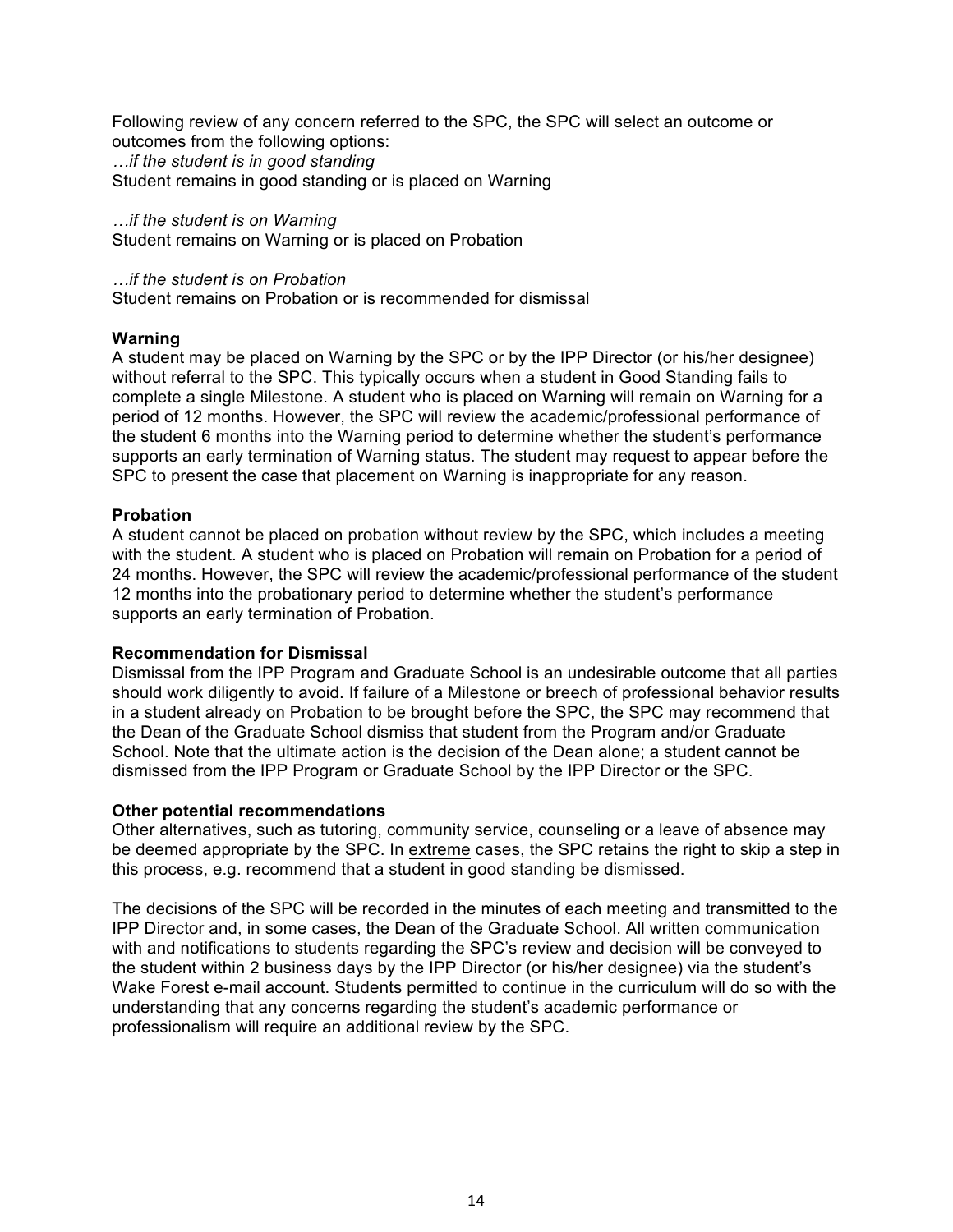#### **Annual Report, 2017-2018** Integrative Physiology and Pharmacology Graduate Program

#### 1. STUDENT ACCOMPLISHMENTS

The Integrative Physiology and Pharmacology (IPP) program trains PhD and MD/PhD students in a broad range of research areas and methodologies, ranging from molecular to human studies. In addition, IPP offers a Concentration in IPP taken by Master's students from various programs. During the 2017-18 academic year the program consisted of 1 MD/PhD and 25 PhD students, with 11 MS students participating in the Concentration; 2 students earned their PhD in this academic year. The Program's research strengths and teaching contributions align perfectly with the domains emphasized in the Wake Forest School of Medicine (WFSM) Strategic Plan. In particular, the Wake Forest Institute for Regenerative Medicine (WFIRM) and the Hypertension & Vascular Research Center have for several years been two of the three pillars of the IPP Program. The third major area of strength, substance abuse research, has also recently come in line with institutional priorities with the establishment of the Center for Research on Substance Use and Addiction (CRSUA). Beyond these three areas, several IPP faculty and students have been working in the areas of cancer, diabetes and aging.

Productivity and accolades are a consistent characteristic of IPP graduate students. IPP students submitted more than 20 papers for publication in high-quality, peer-reviewed journals during this academic year, with the majority of those the PhD student served as the first author. They also co-authored more than 30 abstracts to professional society meetings, presenting their work as posters or oral presentations. IPP students were supported by a number of sources including NIH F31 grants, NIH T32 training grants and American Heart Association pre-doctoral fellowships, with others being supported by the graduate school (1st year students) and by their participation in R01 and other grants from their research advisors. As of July 1, several students are awaiting word regarding submitted applications for NIH NRSA and foundation-based funding. Students received numerous awards over the past year, including intramural and extramural travel awards that supported their attendance at scientific meetings of professional societies. Other students earned awards for scholarship from scientific societies including the American Society for Pharmacology and Experimental Therapeutics (ASPET), the Radiation Research Society, Research Society on Alcoholism and the Society for Neuroscience as well as NIAAA. IPP students also placed in poster competitions within the WFSM Division of Surgical Sciences and the Cardiovascular Sciences Center, as well as that of ASPET's Division of Neuropharmacology. We are especially proud that third-year IPP student Allison Dyevoich won the Graduate School's "Three Minute Thesis" competition at Graduate Research Day this spring.

#### 2. PROFESSIONAL DEVELOPMENT

Workforce development is an important aspect of the program. This year, many IPP students participated in organized teacher-training activities either as lecturers or tutors serving WFU graduate, undergraduate and PREP students. They also participated in workshops designed to enhance teaching skills. With the encouragement of IPP leadership, one student completed an internship with Ardis Pharmaceuticals (San Jose, CA) and others completed extramural training opportunities offered by the NIH. Other career development activities included various techniques courses and workshops. Perhaps the most impressive accomplishment, a current PhD student (Omeed Rahimi) continued his work as Chief Science Officer of EncepHeal Therapeutics, a company launched in 2016 through the NIH-sponsored "Neuro Start-up Challenge." The company was awarded exclusive license to commercialize a cocaine and methamphetamine addiction treatment technology. Its founders raised \$300,000 in funding via an SBIR grant and \$65,000 via a North Carolina matching grant.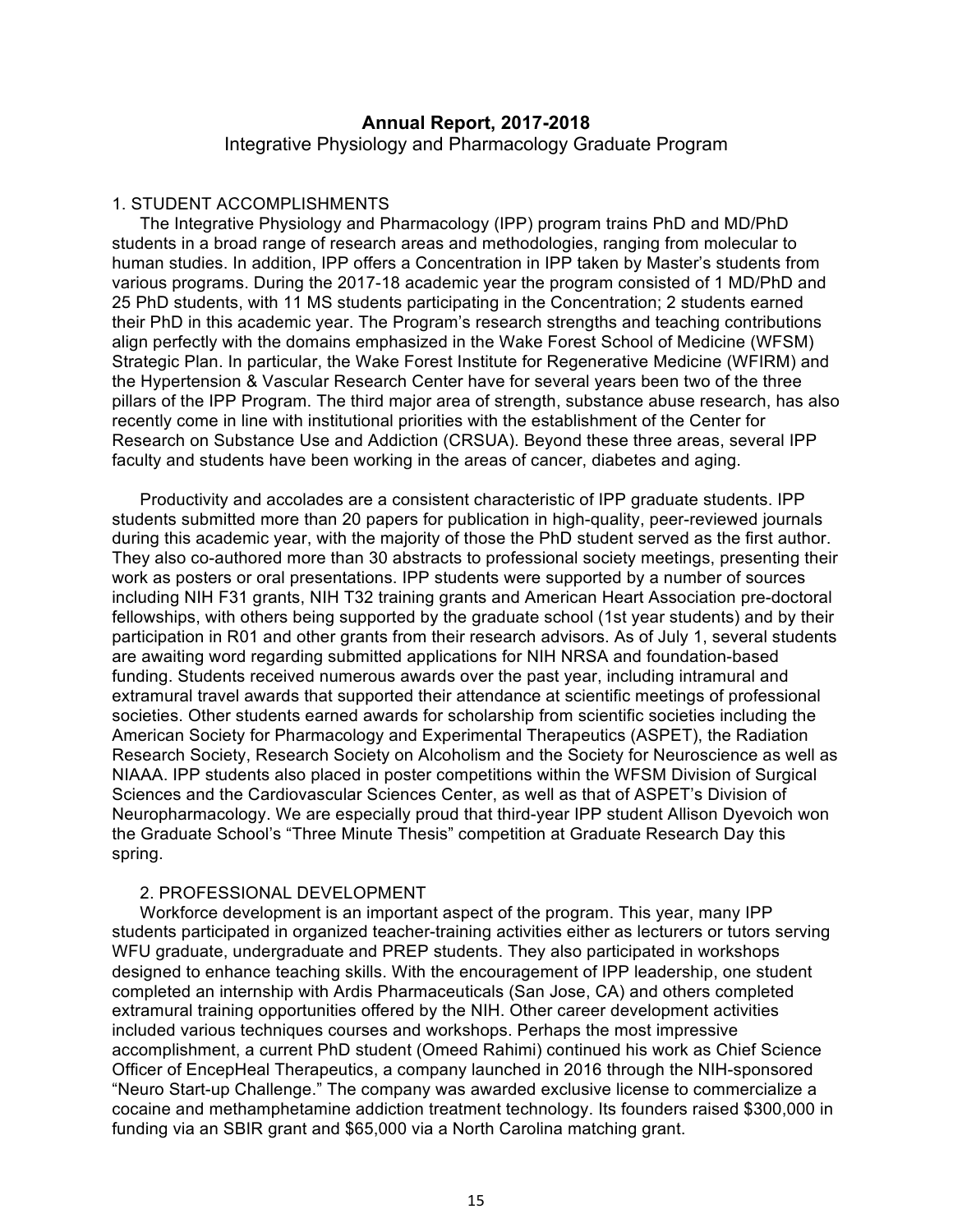#### 3. SERVICE

Service is also an important component of membership in the IPP Program. Within the program and Graduate School, IPP students have been critically involved in recruitment and orientation activities. They have served the graduate student body with leadership roles and other participation in the Honor Council and the Graduate School Wellness Committee (of which an IPP student is the current Chair), the Graduate Student Association (of which an IPP student is Chair of the Career Development Committee), and the Physiology & Pharmacology Graduate Student Committee (of which IPP students are the Chair and Co-Chair). IPP student Zachary Zabarsky is the Founder and Chair of the Peer Mentoring Program. In addition, IPP students serve local academic functions organized by WFIRM, CRUSA, The Department of Comparative Medicine and the Institutional Animal Care and Use Committee. Extending to the medical school domain, an IPP MD/PhD student is the Co-director of special projects at the DEAC ("Delivering Equal Access to Care," a student-run free clinic in Winston-Salem).

Nearly every IPP student participated in some form of extramural volunteer/community service directed towards educating local children, from kindergarteners to high school students. For example, several IPP students were active in the Brain Awareness Council, a highly successful student-run organization that organizes visits to local schools to educate young students about the brain and neuroscience research. Other activities include:

- presentation of their dissertation work to middle school students
- "Rescue to Recovery," which teaches 7th and 8th graders about drugs of abuse and their effects on the brain, Kaleideum North (formerly SciWorks)
- "Program in Community Engagement in STEM," which coordinates volunteers to give presentations on their professional expertise and career paths to 5th graders
- judging elementary school science fairs
- coordinating a "Road Safety Event" that served over 500 students
- the Hugh O'Brian Youth Leadership Seminar for high school sophomores
- the Math Science Education Network, a summer camp geared towards gifted middle and high school students
- "Tune In to Wellness" a program funded by a wellness grant received by WFSM
- the Wake Forest CTSI's Community Engagement Program directed at high schoolers

IPP students also participated in fundraising efforts for organizations such as the American Heart Association and for NC Children's Promise, which funds research on treatments for pediatric cancer.

Other science-related volunteer efforts were directed towards community wellness and education:

- Wake Health Community Ambassadors
- a public outreach day sponsored by the American chapter of TERMIS (Tissue Engineering and Regenerative Medicine International Society).

Students followed their non-science passions in other ways in service to the community, including volunteering time and assistance at St. Leo the Great Catholic Church, Reynolds High School, the Ronald McDonald House, Jefferson Elementary School, Mt. Tabor Preschool and the Forsyth Court senior living facility.

#### 4. IPP PROGRAM STRUCTURE, FUNCTION AND INITIATIVES

During the 2017-18 academic year, program leadership remained consistent. Dr. Paul Czoty continued to serve as Director, while Dr. Jasmina Varagic remained Chair of the Admissions Committee and Drs. Hossam Shaltout and Ann Tallant were co-Chairs of the Curriculum Committee. Dr. Jeff Martin remained Chair of the Student Progress Committee. New additions to the membership of the various committees, and several new IPP faculty members, provided fresh perspectives to the committees and to the program as a whole. During the year, one area in which we made considerable progress is the delineation of requirements of non-PhD students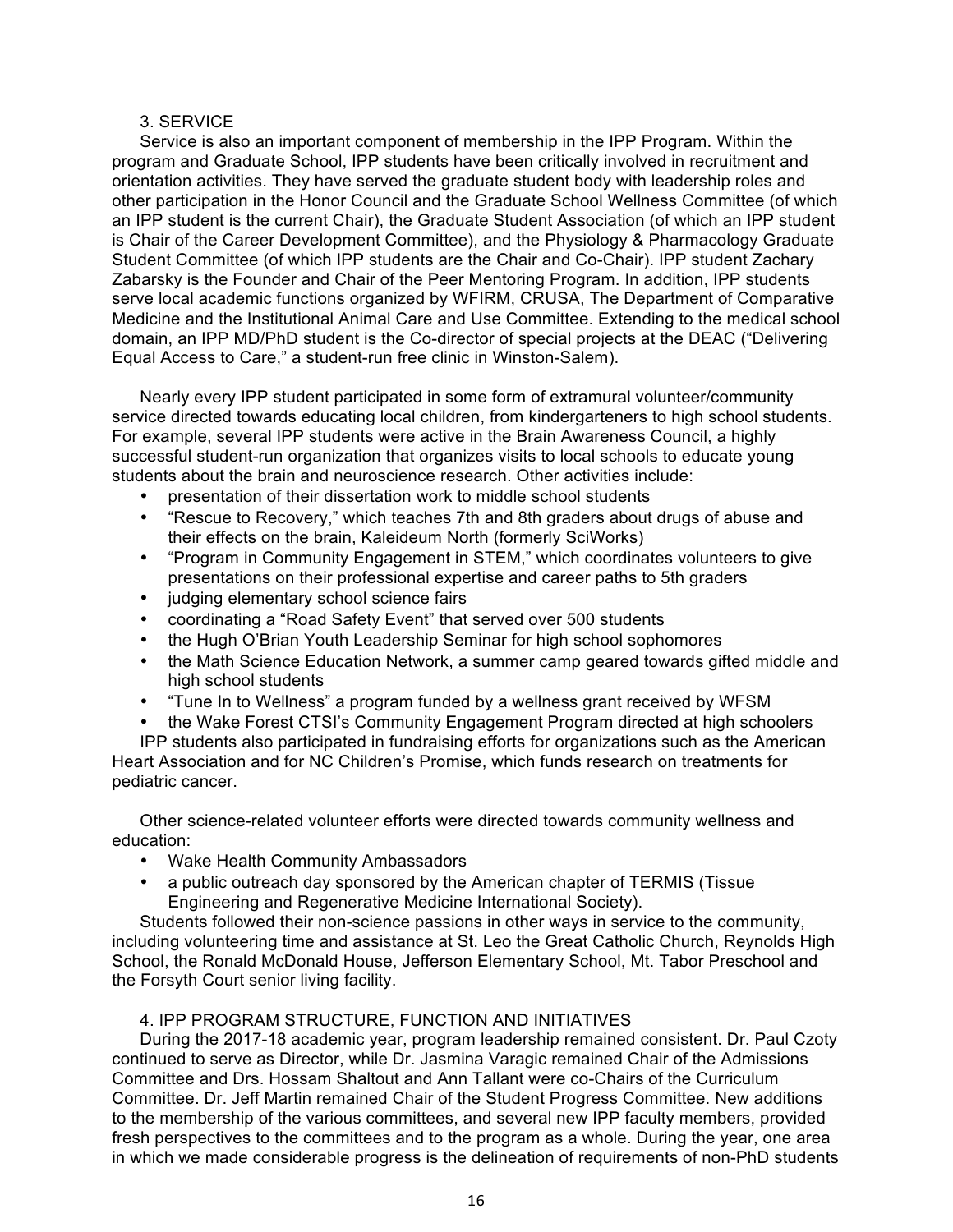(i.e., thesis MS, non-thesis MS, MD/PhD and others). One other item of progress that is likely to increase student satisfaction is a streamlining of the process by which we offer Journal Clubs. The Program took a close look at the journal clubs that were being accepted as credit-granting and raised the bar, eliminating some groups and formalizing the others with distinct course numbers.

#### 5. IPP S.W.O.T. ANALYSIS

The IPP program's strengths have been maintained and strengthened over the past year: the comprehensive training program in the principles and applications of physiology and pharmacology and commitment to training students for diverse career paths in industry, academia, and beyond. We have implemented an approach to training that features individualized curriculum development. Course requirements are limited, with the most of the curriculum consisting of electives that match the student's research interest. This ability to customize electives, journal clubs and other opportunities has proven very popular and effective. Quality control is assured by the inclusion of an "IPP Final Examination" at the end of the first year which covers materials in the introductory classes (IPP 701, IPP 702). The "IPP Final Examination" has replaced the program's long-standing Comprehensive Examination which took place at the end of the second year, prior to Advancement to Candidacy. The IPP Program was the only graduate program to have a written comprehensive (or "qualifying") exam. After a great deal of introspection and discussion, the IPP Executive Committee voted to transition to this new "Final Exam" model, which retains the ability to evaluate students' ability to think in an integrated manner, eliminates some of the negative consequences and carries with it other benefits associated with the move to the end of the first year. After two years of this change, it is clear that the move has resulted in decreased stress for students and an acceleration of their progression to doctoral candidates.

We have a breadth of potential mentors/topics of research, and our faculty members have strong teaching and mentoring experience and enthusiasm for graduate education. Our students receive individualized attention (no "factory" laboratories) in research areas relevant to public health needs. Because of our diverse biomedical research, we fit well with the areas of research emphasis within the institution. The increasing demand from pharmaceutical/biotech companies for scientists well trained in the fundamentals of systems physiology and pharmacology is an opportunity, as more development is occurring in smaller companies. Thus, our cross-disciplinary collaborations can lead to workforce development opportunities. The success that our students have experienced in obtaining extramural funding (e.g., NRSAs) and the availability of multiple NIH training grants inspires confidence in our continued ability to support a critical mass of students.

The weaknesses of the IPP program are shared by other graduate programs in the institution. The dispersion of the research laboratories across four or more campuses hinders participation by faculty, who must travel across town to attend the Monday Seminar series and other important student activities. This represents a formidable impediment to establishing cohesive, integrated programs and a sprit of collegiality. Another weakness is the relatively modest budget of the program. Numerous opportunities to enrich our students' educational and social experiences must be abandoned for lack of financial support. For example, due to lack of a concrete line item for seminars, they are typically are sporadic, unpredictable, and generally held with poor advance notice by a wide variety of sponsoring departments. This extends to our efforts to recruit new students. The inability to effectively manage our website likely leaves a poor impression on applicants and others researching our program online. Considering the growing importance of social media, the lack of a slick web presence and the absence of an identity on Facebook, Twitter, etc. puts IPP and other programs at a disadvantage in attracting applications and, ultimately, acceptances.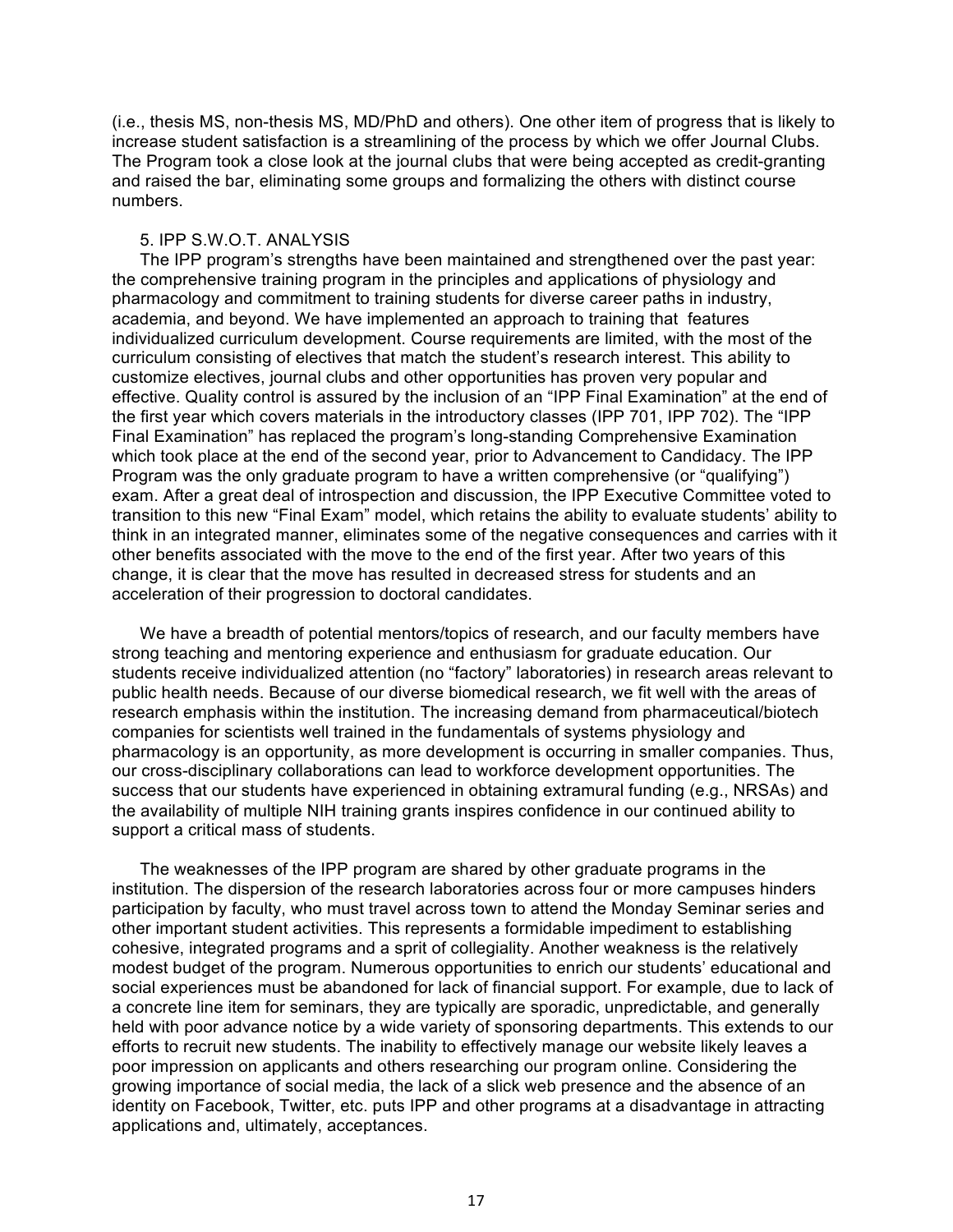The IPP program has great opportunities for students to take their degree into a wide variety of employment niches. We assess student career development plans early in each student's program, and then to enable students to participate in relevant workforce development activities outside the classroom or the laboratory. We are actively building relationships with community and private sector entities to expand internship activities and are seeking sources for support of such activities via organizations outside of the NIH sources. An exciting opportunity for the IPP Program itself is its alignment with the new institutional Center based on substance abuse and addiction, which launched in 2016. Substance abuse research has long been a major strength of IPP faculty; the resources associated with the institutional center will invigorate our research programs which will undoubtedly have a positive impact on graduate education.

There are minimal threats to the continued success of the IPP program. One prominent source of uncertainty arises from continued low success rates for NIH grant funding. It is not possible for faculty to accurately predict when they will have funding to support students. This could lead to increasing requests to the Graduate School for support of students at a time in which the F&A costs from funded grants are not shared with the graduate school to mitigate the burden during unpredictable funding patterns. A foreseeable and tragic result is that incoming graduate students may not be able to work in the laboratories in which they have the greatest interest because faculty members lack sufficient extramural funding to support a student. This situation also fosters "rich get richer and poor get poorer" scenario because graduate students are essential for the continuance of the research defined in the grant proposals. There are no endowments established for scholarships or awards to cover graduate student support. Donations and endowments are not dedicated to research seminar series or faculty professional development. Fundraising efforts to benefit the graduate school are at best a low priority.

Over the past few years, the institution has spent a great deal on infrastructure to support the Medical School, most notably the beautiful facilities of the Bowman Gray Center for Medical Education in the Innovation Quarter. A similar investment to modernize the Graduate School's facilities would enhance our ability to provide cutting-edge education to PhD and MS students. Considering the dispersion of programs across campuses, the construction that involves the closing of US-421 through downtown Winston-Salem is an emerging concern. It may become extremely difficult for students and faculty to travel between downtown locations (including Biotech Place, 5th@Vine and the PTCRC) and the Bowman Gray campus. IPP leadership has legitimate concerns regarding the impact of this construction on teaching. Development of video conferencing on multiple campuses may help obviate between-campus travel. In addition, expansion of technology to record lectures to the facilities used for graduate teaching would aid those students that have trouble making it to class.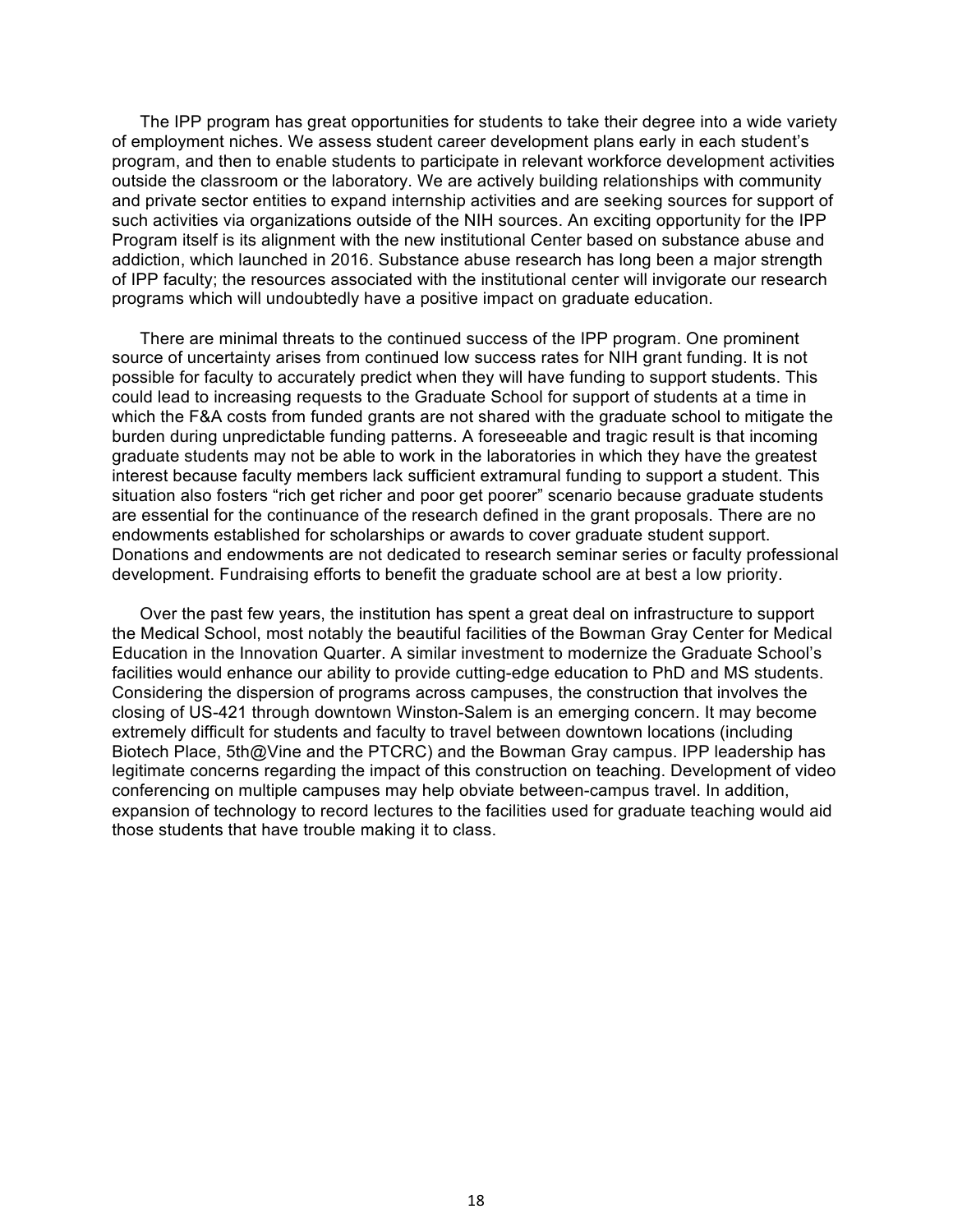#### **IPP FACULTY 7/16**

| Graca          | Almeida-Porada    | <b>Regenerative Medicine</b>            | galmeida@wakehealth.edu  | 713-1630 |
|----------------|-------------------|-----------------------------------------|--------------------------|----------|
| Susan          | Appt              | Pathology                               | sappt@wakehealth.edu     | 716-1637 |
| Laura          | Baker             | Gerontology & Geriatric Medicine        | Idbaker@wakehealth.edu   | 713-8830 |
| Anthony        | Atala             | <b>Regenerative Medicine</b>            | aatala@wakehealth.edu    | 716-5701 |
| Sarah          | Berga             | <b>Obstetrics and Gynecology</b>        | sberga@wakehealth.edu    | 716-4594 |
| Michael        | Berry             | <b>Health and Exercise Science</b>      | berry@wfu.edu            | 758-5847 |
| Colin          | Bishop            | Regenerative Medicine                   | cbishop@wakehealth.edu   | 713-7273 |
| Khalil         | Bitar             | <b>Regenerative Medicine</b>            | kbitar@wakehealth.edu    | 713-1470 |
| Donald         | Bowden            | Center for Diabetes Research/Genomics   | dbowden@wakehealth.edu   | 713-7507 |
| <b>Bridget</b> | Brosnihan         | Hypertension & Vascular Disease Cntr    | bbrosnih@wakehealth.edu  | 716-2795 |
| Pete           | <b>Brubaker</b>   | Cardiac Rehab Program                   | pbrubake@wfu.edu         | 758-4683 |
| Evgeny         | Budygin           | Physiology & Pharmacology               | ebudygin@wakehealth.edu  | 716-8530 |
| David          | Carroll           | Nanotechnology & Molecular Materials    | nanotech@wfu.edu         | 758-5508 |
| David          | Caudell           | Pathology                               | dcaudell@wakehealth.edu  | 716-4763 |
| Mark           | Chappell          | Hypertension & Vascular Disease Cntr    | mchappel@wakehealth.edu  | 716-9236 |
| Rong           | Chen              | Physiology & Pharmacology               | rchen@wakehealth.edu     | 716-8605 |
| Steven         | Childers          | Physiology & Pharmacology               | childers@wakehealth.edu  | 716-3791 |
| Ski            | Chilton           | Physiology & Pharmacology               | schilton@wakehealth.edu  | 713-7105 |
| J. Mark        | Cline             | Pathology/Comparative Medicine          | jmcline@wakehealth.edu   | 716-1564 |
| Katherine      | Cook              | Hypertension & Vascular Disease Cntr    | klcook@wakehealth.edu    | 716-6634 |
| Suzanne        | Craft             | Gerontology & Geriatric Medicine        | suzcraft@wakehealth.edu  | 713-8830 |
| <b>Tracy</b>   | Criswell          | <b>Regenerative Medicine</b>            | tcriswell@wakehealth.edu | 713-1615 |
| Paul           | Czoty             | Physiology & Pharmacology               | pczoty@wakehealth.edu    | 713-7112 |
| James          | Daunais           | Physiology & Pharmacology               | jdaunais@wakehealth.edu  | 713-7185 |
| Sam            | Deadwyler         | Physiology & Pharmacology               | sdeadwyl@wakehealth.edu  | 716-8540 |
| Osvaldo        | Delbono           | Gerontology & Geriatric Medicine        | odelbono@wakehealth.edu  | 716-9802 |
| Debra          | Diz               | Hypertension & Vascular Disease Cntr    | ddiz@wakehealth.edu      | 716-5819 |
| Matthew        | Edwards           | Vascular & Endovascular Surgery         | medwards@wakehealth.edu  | 716-4151 |
| James          | Eisenach          | Anesthesiology                          | eisenach@wakehealth.edu  | 716-4498 |
| Charles        | Eldridge          | Physiology & Pharmacology               | eldridge@wakehealth.edu  | 716-8570 |
| Carlos         | Ferrario          | <b>General Surgery</b>                  | cferrari@wakehealth.edu  | 716-9266 |
| Mark           | Ferris            | Physiology & Pharmacology               | mferris@wakehealth.edu   | 716-8620 |
| Jorge          | Figueroa          | <b>Obstetrics &amp; Gynecology</b>      | figueroa@wakehealth.edu  | 716-2351 |
| David          | Friedman          | Physiology & Pharmacology               | dfriedmn@wakehealth.edu  | 713-7186 |
| Patricia       | Gallagher         | Hypertension & Vascular Disease Cntr    | pgallagh@wakehealth.edu  | 716-4455 |
| Randolph       | Geary             | Pathology/Comparative Medicine          | rgeary@wakehealth.edu    | 716-4151 |
| William        | Gmeiner           | Cancer Biology                          | bgmeiner@wakehealth.edu  | 716-6216 |
| Dwayne         | Godwin            | Neurobiology & Anatomy                  | dgodwin@wakehealth.edu   | 716-9437 |
| Leanne         | Groban            | Anesthesiology                          | lgroban@wakehealth.edu   | 716-4498 |
| TanYa          | Gwathmey-Williams | Hypertension & Vascular Research Cntr   | tgwathme@wakehealth.edu  | 716-9524 |
| Karen          | Haas              | Microbiology and Immunology             | knhaas@wakehealth.edu    | 716-0966 |
| Robert         | Hampson           | Physiology & Pharmacology               | rhampson@wakehealth.edu  | 716-8541 |
| David          | Herrington        | Cardiology                              | dherring@wakehealth.edu  | 716-4950 |
| Timothy        | Howard            | Center for Genomic/Personalized Med Res | tdhoward@wakehealth.edu  | 713-7509 |
| Allyn          | Howlett           | Physiology & Pharmacology               | ahowlett@wakehealth.edu  | 716-8545 |
|                |                   |                                         |                          |          |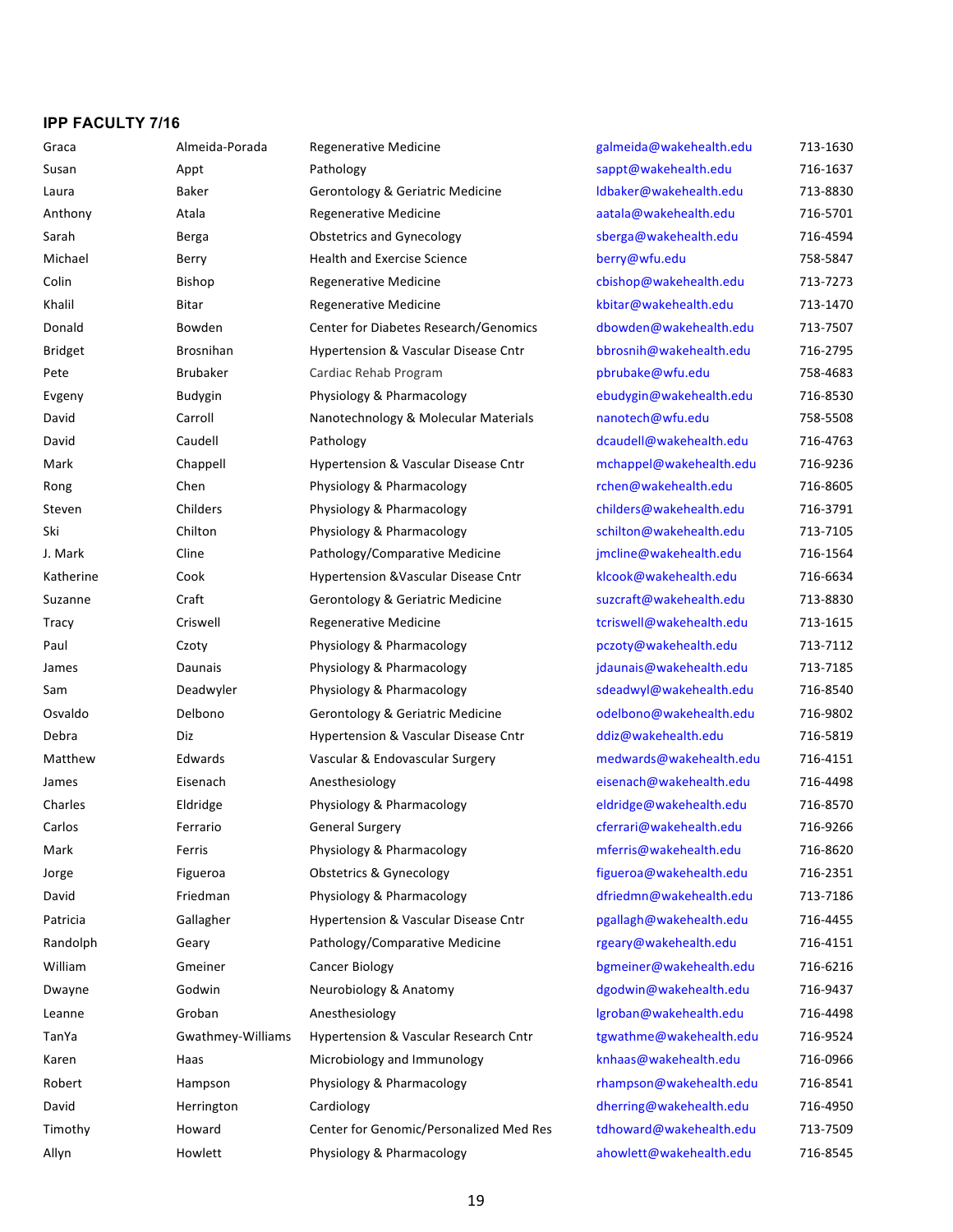| Sara               | Jones            | Physiology & Pharmacology                   | srjone@wakehealth.edu    | 716-8533 |
|--------------------|------------------|---------------------------------------------|--------------------------|----------|
| Jim                | Jordan           | <b>Cardiothoracic Surgical Sciences</b>     | jejordan@wakehealth.edu  | 716-4931 |
| Matthew            | Jorgenson        | Pathology/Comparative Medicine              | mjorgens@wakehealth.edu  | 716-6935 |
| Jay                | Kaplan           | Pathology/Comparative Medicine              | jkaplan@wakehealth.edu   | 716-1522 |
| Jeff               | Katula           | <b>Health and Exercise Science</b>          | katulaj@wfu.edu          | 758-3612 |
| Kylie              | Kavanagh         | Pathology/Comparative Medicine              | kkavanag@wakehealth.edu  | 716-1555 |
| Kenneth            | Kishida          | Physiology and Pharmacology                 | kkishida@wakehealth.edu  | 716-0419 |
| Holden (Mei-Chaun) | Кo               | Physiology and Pharmacology                 | mko@wakehealth.edu       | 713-5466 |
| Nancy              | Kock             | Pathology/Comparative Medicine              | nkock@wakehealth.edu     | 713-7389 |
| Greg               | Kucera           | Internal Med/Hematology & Oncology          | gkucera@wakehealth.edu   | 716-6348 |
| Cynthia            | Lees             | Pathology/Comparative Medicine              | clees@wakehealth.edu     | 716-1590 |
| Nicole             | Levi-Polyachenko | Plastic and Reconstructive Surgery          | nlevi@wakehealth.edu     | 713-8502 |
| Tao                | Ma               | Internal Medicine/Gerontology               | tma@wakehealth.edu       | 713-3741 |
| Anthony P.         | Marsh            | <b>Health and Exercise Science</b>          | marshap@wfu.edu          | 758-4643 |
| Frank              | Marini           | <b>Regenerative Medicine</b>                | fmarini@wakehealth.edu   | 713-1471 |
| Thomas             | Martin           | Anesthesiology                              | tjmartin@wakehealth.edu  | 716-8554 |
| <b>Brian</b>       | McCool           | Physiology & Pharmacology                   | bmccool@wakehealth.edu   | 716-8608 |
| Stephen            | Messier          | <b>Health and Exercise Science</b>          | messier@wfu.edu          | 758-5849 |
| Shannon            | Mihalko          | <b>Health and Exercise Science</b>          | mihalksl@wfu.edu         | 758-1945 |
| Gary               | Miller           | <b>Health and Exercise Science</b>          | millergd@wfu.edu         | 758-1901 |
| Anthony            | Molina           | Gerontology & Geriatric Medicine            | amolina@wakehealth.edu   | 713-8584 |
| Nilamadhab         | Mishra           | Internal Med/Rheumatology & Immunology      | nmishra@wakehealth.edu   | 716-4209 |
| Michael            | Nader            | Physiology & Pharmacology                   | mnader@wakehealth.edu    | 713-7172 |
| Maggie             | Ng               | Center of Genomics & Personalized Med. Res. | mng@wakehealth.edu       | 716-6310 |
| Barbara            | <b>Nicklas</b>   | Gerontology & Geriatric Medicine            | bnicklas@wakehealth.edu  | 713-8569 |
| Pat                | Nixon            | <b>Health and Exercise Science</b>          | nixonpa@wfu.edu          | 758-4642 |
| John S.            | Parks            | Pathology/Lipid Sciences                    | jparks@wakehealth.edu    | 716-2145 |
| Snezana            | Petrovic         | Medicine/Physiology & Pharmacology          | snpetrov@wakehealth.edu  | 713-7172 |
| Christopher        | Porada           | Regenerative Medicine                       | cporada@wakehealth.edu   | 713-1655 |
| Linda              | Porrino          | Physiology & Pharmacology                   | lporrino@wakehealth.edu  | 716-8590 |
| Wayne              | Pratt            | Psychology                                  | prattwe@wfu.edu          | 758-5745 |
| Victor             | Pulgar           | <b>Obstetrics &amp; Gynecology</b>          | vpulgar@wakehealth.edu   | 716-5149 |
| Tom                | Register         | Pathology/Comparative Medicine              | register@wakehealth.edu  | 716-1557 |
| Jack               | Rejeski          | <b>Health and Exercise Science</b>          | rejeski@wfu.edu          | 758-5837 |
| Kimberly           | Raab-Graham      | Physiology and Pharmacology                 | kraabgrah@wakehealth.edu | 716-6072 |
| Jim                | Rose             | <b>Obstetrics &amp; Gynecology</b>          | jimrose@wakehealth.edu   | 716-4614 |
| Hossam             | Shaltout         | Hypertension & Vascular Research Cntr       | hshaltou@wakehealth.edu  | 716-1251 |
| Carol              | Shively          | Pathology/Comparative Med, Psychology       | cshively@wakehealth.edu  | 716-1524 |
| Tom                | Smith            | Orthopaedics                                | tsmith@wakehealth.edu    | 716-3950 |
| Shay               | Soker            | Regenerative Medicine                       | ssoker@wakehealth.edu    | 713-7295 |
| David              | Soto-Pantoja     | Hypertension & Vascular Res Center          | dsotopan@wakehealth.edu  | 716-0792 |
| Ann                | Tallant          | Hypertension & Vascular Disease Center      | atallant@wakehealth.edu  | 716-2108 |
| Johnnie Foye       | <b>Talley</b>    | <b>Health and Exercise Science</b>          | foyej@wfu.edu            | 758-5396 |
| Robert             | Taylor           | <b>Obstetrics &amp; Gynecology</b>          | rtaylor@wakehealth.edu   | 716-5451 |
| Allen              | Tsang            | Molecular Medicine                          | atsang@wakehealth.edu    | 716-5962 |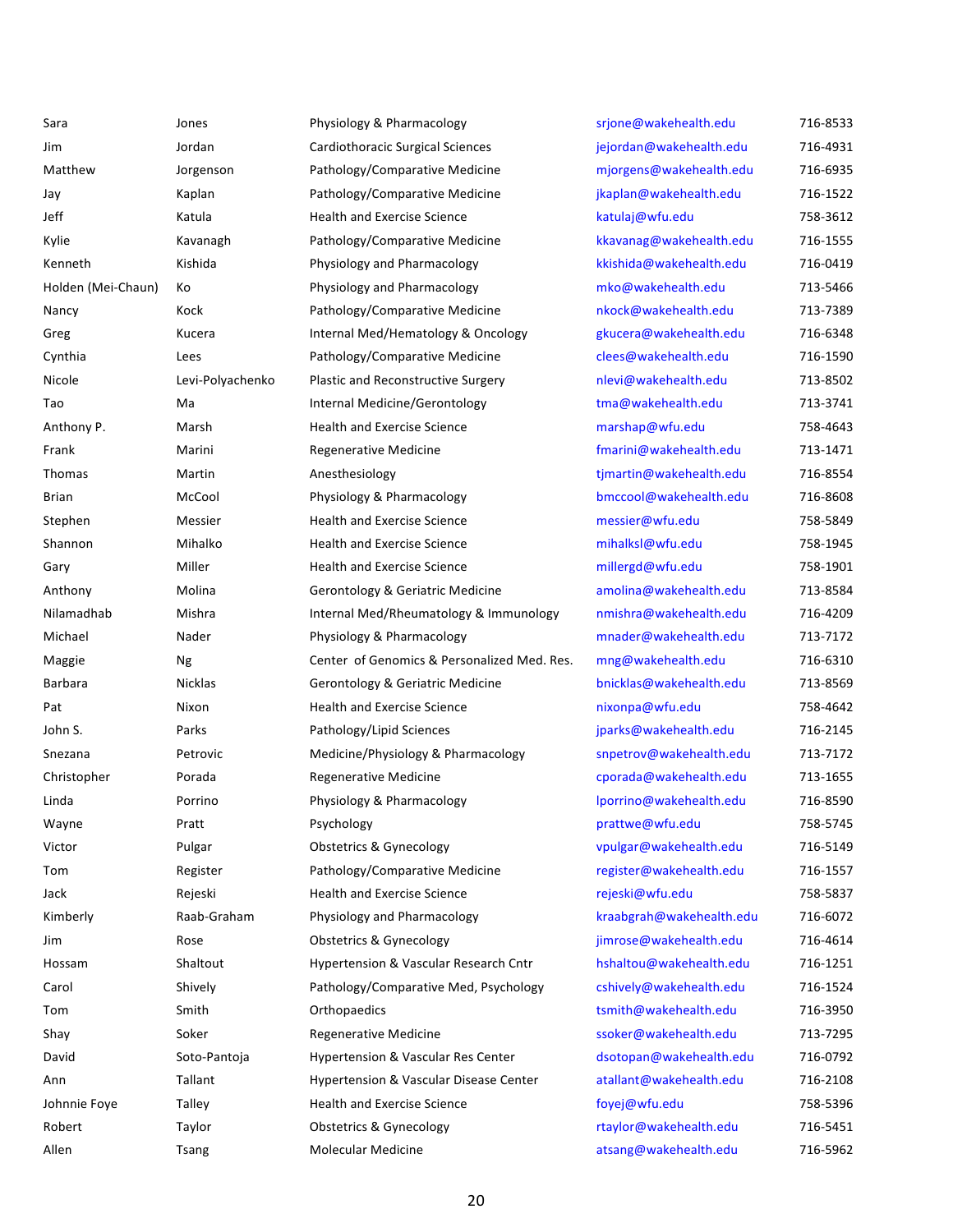| Jasmina    | Varagic    | Hypertension & Vascular Disease Center | jvaragic@wakehealth.edu | 716-2738 |
|------------|------------|----------------------------------------|-------------------------|----------|
| Richard    | Weinberg   | Internal Medicine/Gastroenterology     | weinberg@wakehealth.edu | 713-1180 |
| Jeff       | Weiner     | Physiology & Pharmacology              | jweiner@wakehealth.edu  | 716-8692 |
| Koudy      | Williams   | Regenerative Medicine                  | kwilliam@wakehealth.edu | 713-1323 |
| Jeffrey    | Willey     | Radiation Oncology/Biology             | jwilley@wakehealth.edu  | 713-7637 |
| Liliya     | Yamaleyeva | Hypertension & Vascular Research Cntr  | lyamaley@wakehealth.edu | 716-2155 |
| Raghunatha | Yammani    | Internal/Molecular Medicine            | ryammani@wakehealth.edu | 716-1578 |
| Daniel     | Yohannes   | Physiology & Pharmacology              | dyohanne@wakehealth.edu | 713-1556 |
| James      | Yoo        | Regenerative Medicine                  | jyoo@wakehealth.edu     | 713-7294 |